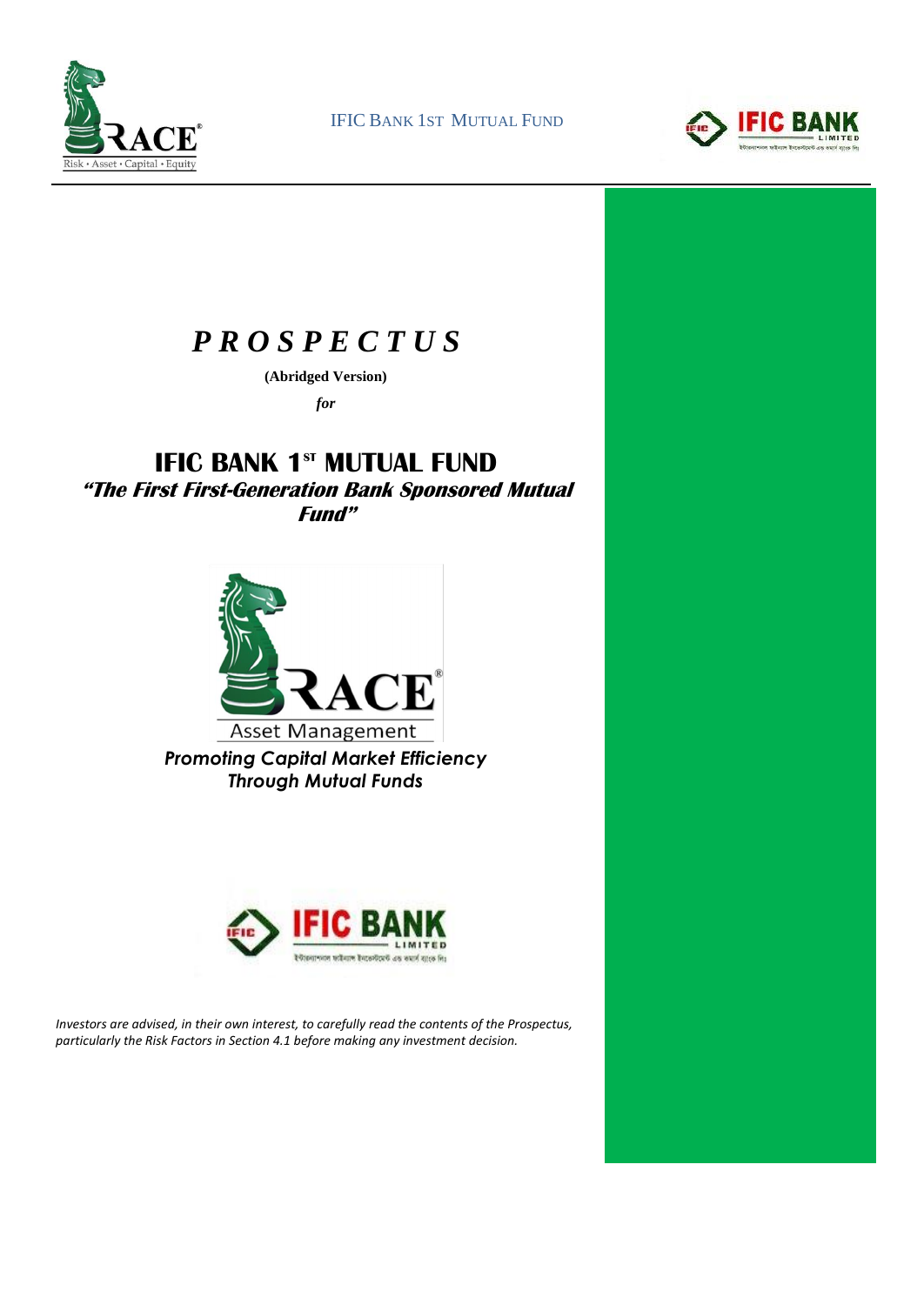



# *P R O S P E C T U S*  **(Abridged Version)**

*for*

# *IFIC Bank 1 st Mutual Fund*

*SIZE OF THE FUND:Tk.1,000,000,000 divided into 100,000,000 units at par value of Tk. 10 each*

*SPONSOR'S CONTRIBUTION: 25,000,000 Units of Tk. 10 each at par for Tk. 250,000,000 PRE IPO PLACEMENT: 55,000,000 Units of Tk. 10 each at par for Tk. 550,000,000 PUBLIC OFFER : 20,000,000 Units of Tk. 10 each at par for Tk. 200,000,000*

*RESERVED FOR MUTUAL FUNDS: 2,000,000 Units of Tk. 10 each at par for Tk. 20,000,000 NON RESIDENT BANGLADESHIS: 2,000,000 Units of Tk. 10 each at par for Tk. 20,000,000 RESIDENT BANGLADESHIS: 16,000,000 Units of Tk. 10 each at par for Tk. 160,000,000*

*This Offer Document sets forth concisely the information about the fund that a prospective investor ought to know before investing. This Offer Document should be read before making an application for the Units and should be retained for future reference.*

*The particulars of the fund have been prepared in accordance with* সিসিউসিটিজ ও এক্সচেঞ্জ িসিশন (সিউেযুয়াল ফান্ড) সিসিিালা, ২০০১*, as amended till date and filed with Securities and Exchange Commission of Bangladesh.*

*The Issue/Fund shall be placed in "A" category. The Fund shall apply for listing with both the Stock Exchanges.*

*SPONSOR : IFIC Bank Limited*

*TRUSTEE: Investment Corporation of Bangladesh (ICB)*

*CUSTODIAN: Investment Corporation of Bangladesh (ICB)*

*ASSET MANAGEMENT COMPANY: RACE Management PCL*

*Subscription opens:……………..,2009*

*Subscription For Non-Resident Bangladeshis subscription closes on…………….,2009*

*Subscription closes: ……………,2009*

*Date of Publication of Prospectus:………….,2009*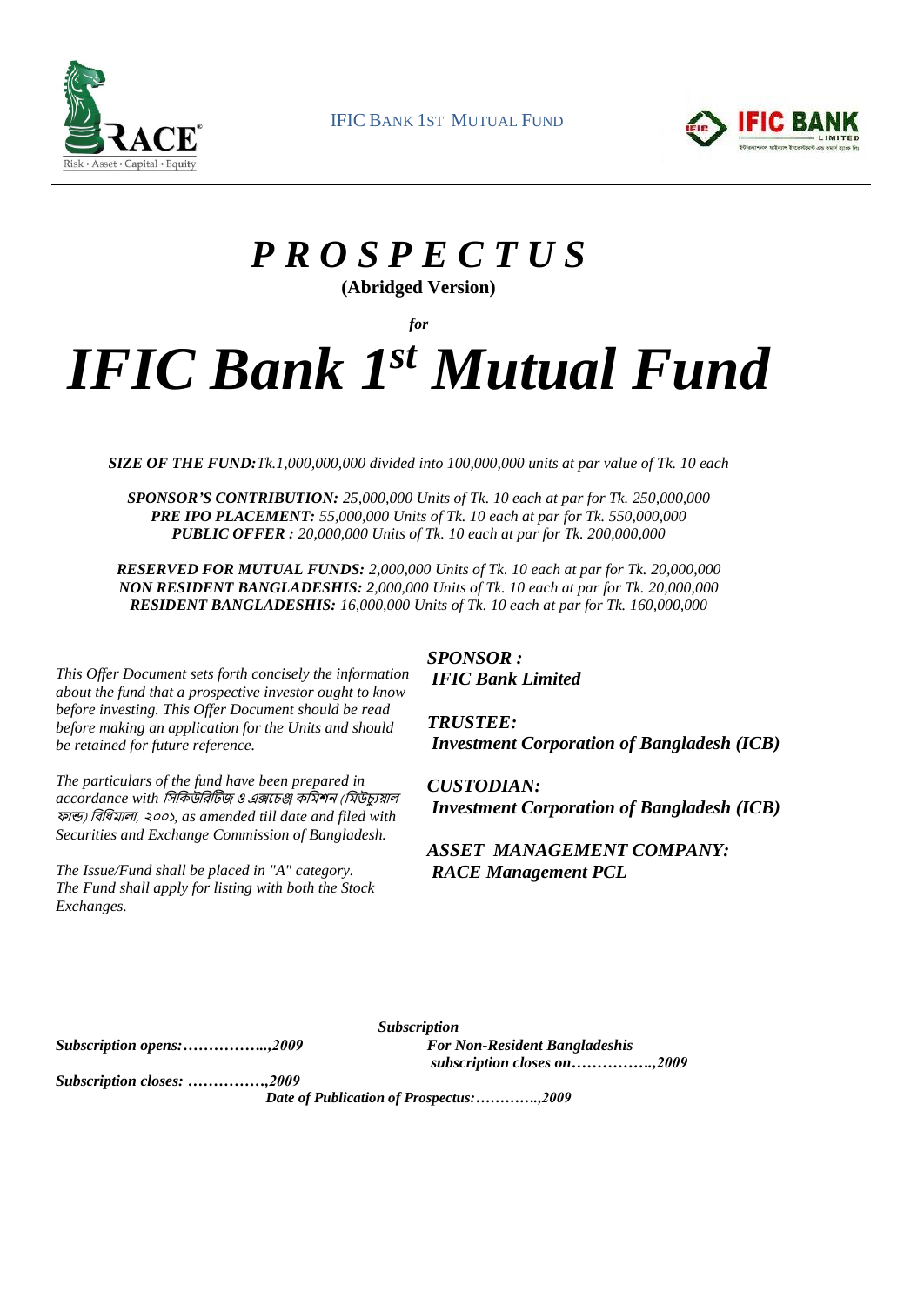



|                          | <b>Highlights</b>                                                                                                                                                                                                               |
|--------------------------|---------------------------------------------------------------------------------------------------------------------------------------------------------------------------------------------------------------------------------|
| 1. Name:                 | <b>IFIC Bank 1st Mutual Fund</b>                                                                                                                                                                                                |
| 2. Size of the Fund:     | Tk. 1,000,000,000 divided into 100,000,000 units at par value of Tk. 10.00<br>each. In future the fund size will not be changed.                                                                                                |
| 3. Face Value:           | Tk. 10.00 per unit.                                                                                                                                                                                                             |
| 4. Nature:               | Closed-end Mutual Fund of ten years tenure.                                                                                                                                                                                     |
| 5. Objective:            | The objective of the Fund is to provide attractive dividend to the unit holders by investing the<br>proceeds in the various instruments in the Bangladeshi Capital Market and Money Market.                                     |
| 6. Target Group:         | Individuals, institutions, non-resident Bangladeshis (NRB), mutual funds and collective<br>investment schemes are eligible to apply for investment in the Fund.                                                                 |
| 7. Dividend:             | Minimum 70% income of the Fund will be distributed as dividend in Bangladeshi Taka only at the<br>end of each accounting year. The Fund shall create a dividend equalization reserve fund to<br>ensure consistency in dividend. |
| 8. Mode of Distribution: | The dividend will be distributed within 30 days from the date of declaration.                                                                                                                                                   |
| 9. Transferability:      | Units are transferable. The transfer will be made by the CDBL under electronic settlement<br>process.                                                                                                                           |
| 10. Encashment:          | The Fund will be listed with DSE and CSE. So investment in this Fund will easily be encashable.                                                                                                                                 |
| 11. Tax Benefit:         | Income will be tax free up to certain level, which is permitted as per Finance Act. Investment in<br>the Fund would qualify for investment tax credit under section 44(2) of the Income Tax Ordinance<br>1984.                  |
| 12. Report & Accounts:   | Every unit holder is entitled to receive annual report together with the yearly and half-yearly<br>statements of accounts as and when published.                                                                                |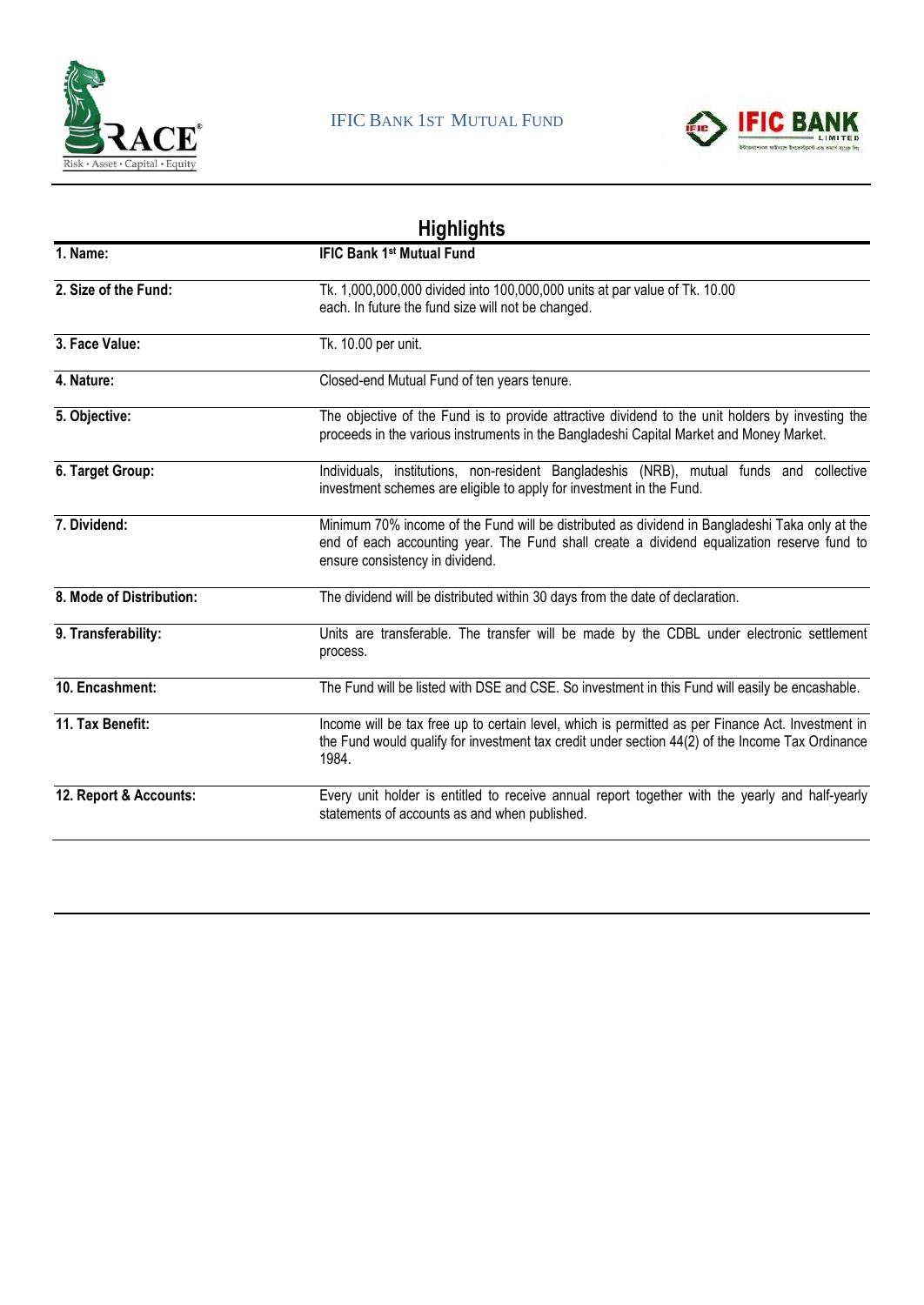



# *Risk Factors*

Investing in the IFIC Bank 1<sup>st</sup> Mutual Fund (hereinafter the Fund) involves certain considerations in addition to the risks normally *associated with making investments in securities. There can be no assurance that the Fund will achieve its investment objectives. The value of the Fund may go down as well as up and there can be no assurance that on redemption, or otherwise, investors will receive the amount originally invested. Accordingly, the Fund is only suitable for investment by investors who understand the risks involved and who are willing and able to withstand the loss of their investments. In particular, prospective investors should consider the following risks:* 

- 1. **In General:** There is no assurance that the Fund will meet its investment objective; investors could lose money by investing in the Fund. As with all mutual funds, an investment in the Fund is not insured or guaranteed by the Government of Bangladesh or any other government agency.
- 2. **Market Price Risk**: Stock prices and Mutual Fund prices generally fluctuate because of the interplay of the various market forces that may affect a single issuer, industry, or market as a whole. The Fund may lose its value or experience a substantial loss on its investments due to such market volatility.
- 3. **NAV Risk**: Stock market trends show that prices of many listed securities move in unpredictable directions, which may affect the value of the Fund's portfolio of listed securities. Depending on its exposure to such securities, the net asset value of units issued under this Fund can go up or down depending on various factors and forces affecting the capital markets. Moreover, there is no guarantee that the market price of unit of the Fund will fully reflect their underlying net asset values.
- 4. **Issuer Risk:** In addition to market and price risk, value of an individual security can, in addition, be subject to factors unique or specific to the issuer, including but not limited to management malfeasance, lack of accounting transparency, management performance, management decision to take on financial leverage. Such risk can develop in an unpredictable fashion and can only be partially mitigated, and sometimes not at all, through research or due diligence. To the degree that the Fund is exposed to a security whose value declines due to issuer risk, the Fund's value may be impaired.
- 5. **Legal Risk**: The Honorable High Court has imposed its stay order on the issuance of any dividends by mutual funds, as it resolves the writ petition on the issue of stock dividends from mutual funds. The Fund may not be able to pay any dividend to its unit holders, unless the High Court withdraws the stay order or issues its verdict on the writ petition.
- 6. **Asset Allocation Risk:** Due to a very thin secondary debt market in Bangladesh, it would be difficult for the Fund Manager to swap between asset classes, if and when required. In addition, limited availability of money market instruments in the market implies that there are only few opportunities for short term or temporary investments for the Fund.
- 7. **Lack of Diversification Risk:** Due to small number of listed securities in both the stock exchanges, it may be difficult to invest the Fund's assets in a widely diversified portfolio.
- 8. **Liquidation Risk:** Market conditions and investment allocation may impact on the ability to sell securities during periods of market volatility. The Fund may not be able to sell securities or instruments at the appropriate price and/or time.
- 9. **Dividend Risk:** If the companies wherein the Fund will be invested fail to pay expected dividend, it may affect the overall returns of the Fund.
- 10. **Investment Strategy Risk:** The Fund is subject to management strategy risk because it is an actively managed investment portfolio. The AMC will apply investment techniques and risk analyses in making investment decisions for the Fund, but there can be no guarantee that these techniques and analyses will produce the desired results.
- 11. **Socio-Political & Natural Disaster Risk:** Uncertainties resulting from political and social instability may affect the value of the Fund's Assets. In addition, adverse natural climatic condition may hamper the performance of the Fund.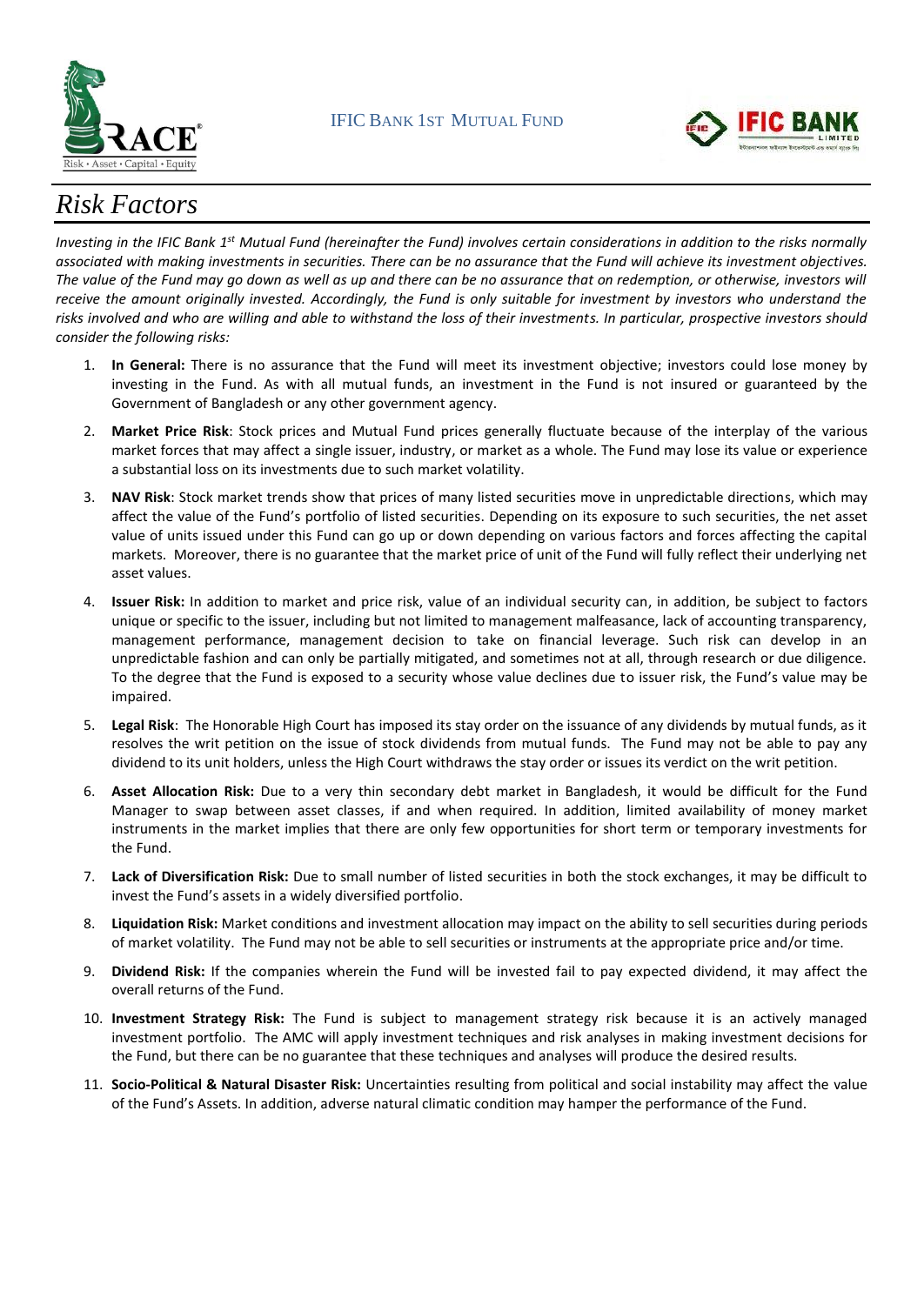



# 1. PRELIMINARY

### **1.1. PUBLICATION OF PROSPECTUS FOR PUBLIC OFFERING:**

RACE Management PCL has received Registration Certificate from the Securities and Exchange Commission (SEC) under the সিসিউসিটিজ <sup>ও</sup> এক্সচেঞ্জ িসিশন আইন*,* ১৯৯৩, and the সিসিউসিটিজ ও এক্সচেঞ্জ িসিশন (সিউেযুয়াল ফান্ড) সিসিিালা, ২০০১ made thereunder and also received approval for issuing prospectus for public offering. A complete copy of the prospectus of the public offering is available for public inspection at the registered office of the Fund.

### **1.2. APPROVAL OF THE SECURITIES AND EXCHANGE COMMISSION (SEC):**

"APPROVAL OF THE SECURITIES AND EXCHANGE COMMISSION HAS BEEN OBTAINED TO THE ISSUE/OFFER OF THE FUND UNDER THE SECURITIES AND EXCHANGE ORDINANCE, 1969 AND THE *সিকিউরিটিজ ও এক্সচেঞ্জ কমিশন (মিউচায়াল ফান্ড) বিধিমালা, ২০০১* . IT MUST BE DISTINCTLY UNDERSTOOD THAT IN GIVING THIS APPROVAL THE COMMISSION DOES NOT TAKE ANY RESPONSIBILITY FOR THE FINANCIAL SOUNDNESS OF THE FUND, ANY OF ITS SCHEMES OR THE ISSUE PRICE OF ITS UNITS OR FOR THE CORRECTNESS OF ANY OF THE STATEMENTS MADE OR OPINION EXPRESSED WITH REGARD TO THEM. SUCH RESPONSIBILITY LIES WITH THE ASSET MANAGER, TRUSTEE, SPONSOR AND/OR CUSTODIAN."

### **1.3. LISTING OF FUND:**

### **Declaration about Listing of Fund with the Stock Exchange(s):**

"None of the Stock Exchange(s), if for any reason, grants listing within 75 (seventy five) days from the closure of subscription, any allotment in terms of this prospectus shall be void and the Asset Management Company shall refund the subscription money within fifteen days from the date of refusal for listing by the Stock Exchange(s), or from the date of expiry of the said 75 (seventy five) days, as the case may be.

In case of non-refund of the subscription money within the aforesaid fifteen days, The Asset Management Company, in addition to the Sponsor and Trustee, shall be collectively and severally liable for refund of the subscription money, with interest at the rate of 2% (two percent) per month above the bank rate to the subscribers concerned.

The Asset Management Company, in addition to the Sponsor and Trustee shall ensure due compliance of the above mentioned conditions and shall submit compliance report thereon to the Commission within seven days of expiry of the aforesaid fifteen days time period allowed for refund of the subscription money."

### **1.4. DOCUMENTS AVAILABLE FOR INSPECTION:**

- 1. Copy of this prospectus will be available at the Members of the Stock Exchanges, Bankers to the Issue and the registered office of the RACE Management PCL and also available at the website of Securities and Exchange Commission (www.secbd.org) and RACE Management PCL (www.racebd.com).
- 2. Copy of Trust Deed, Investment Management Agreement and the Prospectus will be available for public inspection during business hours at the head office of the Asset Management Company of the Fund during the period **10 (ten) days** from the publication date of this prospectus.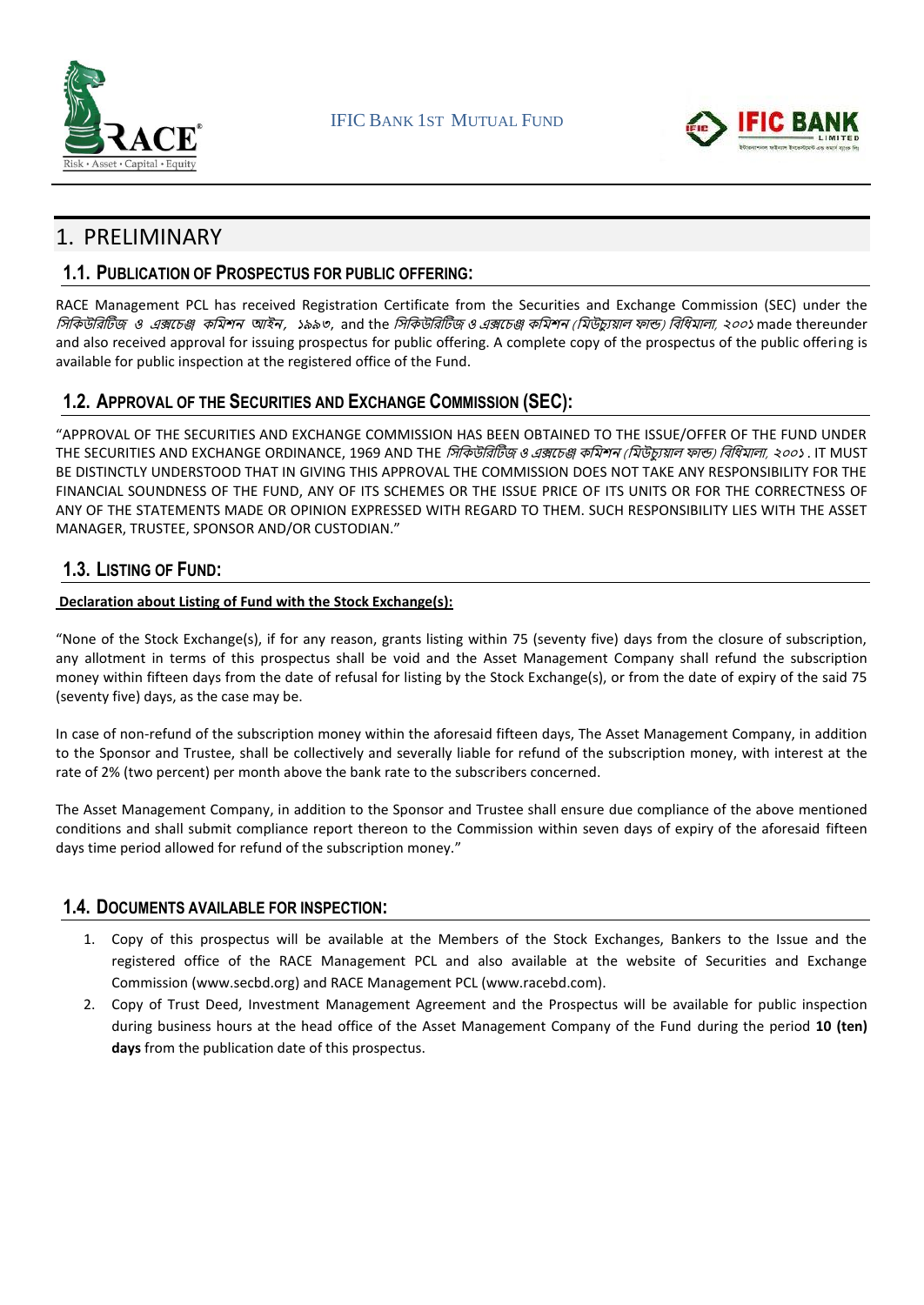



### **1.5. CONDITIONS OF THE PUBLIC OFFER (PO):**

### *PART-A*

- 1) The Fund shall make Public Offer (PO) for 20,000,000 units of Taka 10/- each at par worth Taka 20.00 (twenty) crores following the *সিকিউরিটিজ ও এক্সচেঞ্জ কমিশন (মিউচ্যুয়াল ফান্ড) বিধিমালা, ২০০১*, the Securities and Exchange Commission (Public Issue) Rules, 2006, the *ডিপজিটরি আইন, ১৯৯৯* and regulations issued thereunder.
- 2) The prospectus/abridged version of the prospectus as vetted by SEC, shall be published in two widely circulated national daily newspapers (Bangla and English) within **10 (ten) days** of receipt of the approval letter. Provided that information relating to publication of prospectus in the form of advertisement be published in two national daily newspapers (Bangla and English).
- 3) Sufficient copies of prospectus shall be made available by the Asset Management Company so that any person requesting a copy may receive one. A notice shall be placed on the front of the application form distributed in connection with the offering, informing that interested persons are entitled to a prospectus, if they so desire, and that copies of prospectus may be obtained from the Asset Management Company. The subscription application shall indicate in bold type that no sale of securities shall be made, nor shall any money be taken from any person, in connection with such sale until **25 (twenty five) days** after the prospectus has been published.
- 4) The Asset Management Company shall ensure transmission of the prospectus and relevant application forms for NRBs through e-mail, simultaneously of publication of the prospectus, to the Bangladesh Embassies and Missions abroad, as mentioned in the prospectus, and shall also ensure sending of the printed prospectus and application forms to the said Embassies and Missions within **5 (five) working days** of the publication date by express mail service (EMS) of the postal department. A compliance report shall be submitted in this respect to the SEC by the Asset Management Company within **3 (three) working days** from the date of said despatch of the prospectus & the forms.
- 5) The paper clipping of the published prospectus/abridged version of the prospectus and all other published documents/notices regarding the Fund shall be submitted to the Commission within **24 (twenty four) hours** of publication thereof.
- 6) The Asset Management Company shall submit 40 (forty) copies of the printed prospectus, along with a diskette/CD prepared in "MS WORD" containing the prospectus and its abridged version, as vetted by SEC, to the Securities and Exchange Commission for official record within **5 (five) working days** from the date of publication of the prospectus in the newspaper.
- 7) The Asset Management Company shall maintain a separate bank account for collecting proceeds of the Public Offering and shall also open FC account(s) to deposit the application money of the Non-Resident Bangladeshis (NRBs) for Public Offer purpose, and shall incorporate full particulars of said FC account(s) in the prospectus. The company shall open the abovementioned accounts for Public Offer purpose; and close these accounts after refund of over-subscription. **"NRB means Bangladeshi citizens staying abroad including all those who have dual citizenship (provided they have a valid Bangladeshi passport) or those, whose foreign passport bear a stamp from the concerned Bangladesh Embassy/High Commission to the effect that no visa is required to travel to Bangladesh.***"*
- 8) Subscription shall start after **25 (twenty five) days** from the date of publication of the prospectus for both NRBs and resident Bangladeshis. Subscription will remain open for **5 (five) consecutive banking days**.
- 9) Application shall be sent by the NRB applicants directly to the Asset Management Company within the closing date of the subscription so as to reach the same to the Asset Management Company by the closing date plus **9 (nine) days**. Applications received by the Asset Management Company after the abovementioned time period will not be considered for allotment purpose.
- 10) The Asset Management Company shall apply the spot buying rate (TT clean) in US Dollar, UK Pound Sterling and Euro of Sonali Bank Ltd. as prevailed on the date of opening of the subscription for the purpose of application of the NRBs.
- **11) A non-resident Bangladeshi shall apply either directly by enclosing a foreign demand draft drawn on a bank payable at Dhaka, or through a nominee by paying out of foreign currency deposit account maintained in Bangladesh or in Taka, supported by foreign currency encashment certificate issued by the concerned bank, for the value of securities applied for through crossed bank cheque marking "Account Payee only".**
- 12) The Asset Management Company shall ensure prompt collection/clearance of the foreign remittances of NRBs for allotment of units without any difficulty/complaint.
- 13) The Asset Management Company shall provide SEC with the preliminary status of the subscription within **1 (one) week** from closure of the subscription date, and also the list of valid and invalid applicants (i.e. final status of subscription) in 2 (two) CDs to the Commission within **3 (three) weeks** after the closure of the subscription date including bank statement (original)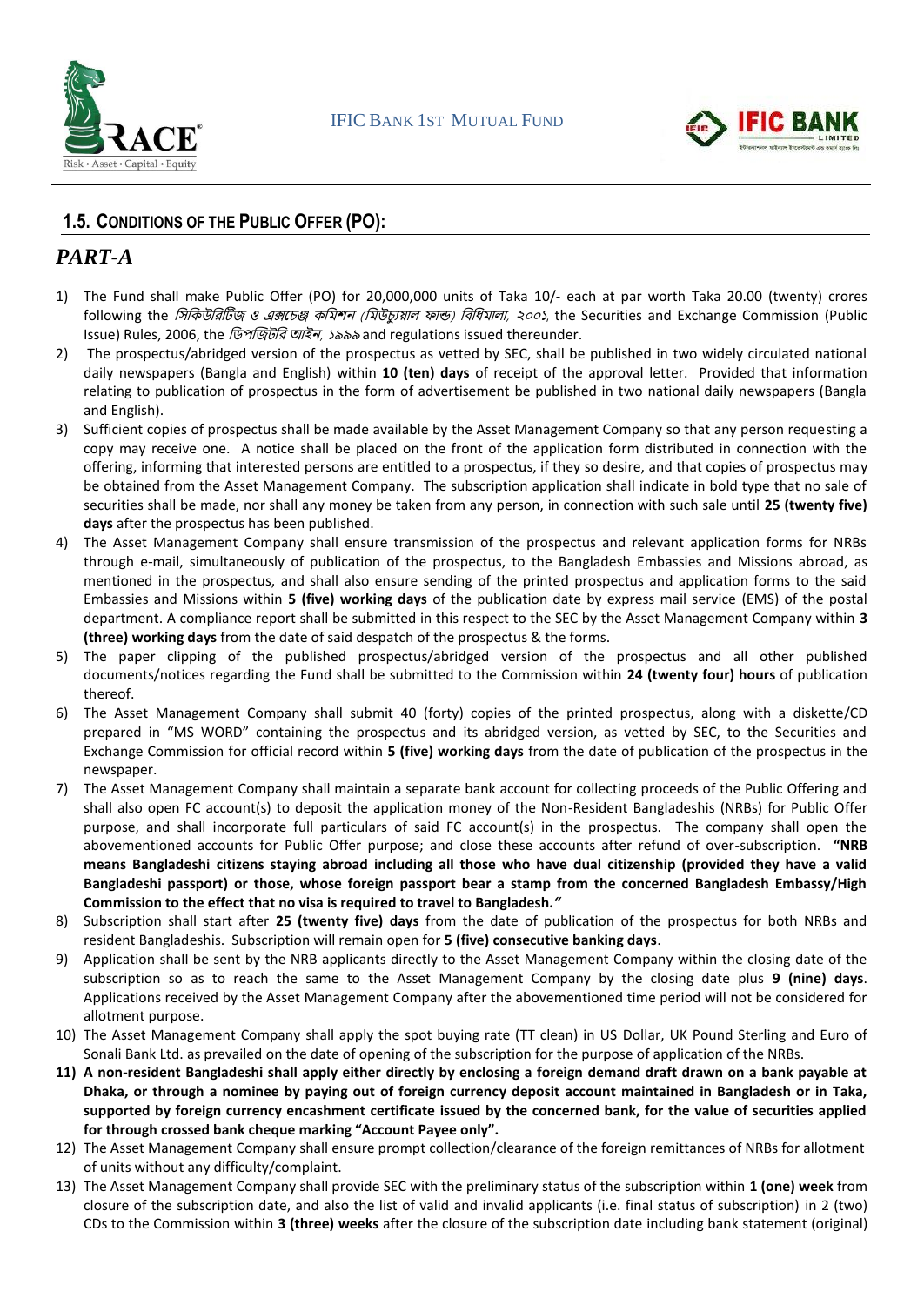



and branch-wise subscription statement. The final list of valid and invalid applicants shall be finalized after examining with the CDBL in respect to BO accounts and particulars thereof. The public offering shall stand **cancelled** and the application money shall be refunded immediately {but not later than **5 (five) weeks** from the date of the subscription closure} if any of the following events occur:

- a) Upon closing of the subscription list it is found that the total number of valid applications is less than the minimum requirement as specified in the listing regulations of the Stock Exchange(s) concerned; or
- b) At least 60% (i.e. Tk. 60.00 crores) of the targeted amount (i.e. Tk. 100.00 crores) under *বিধি 8৮* of the *সিকিউরিটিজ* ও এক্সচেঞ্জ কমিশন (মিউচ্যুয়াল ফান্ড) বিধিমালা, ২০০১ is not subscribed.
- 14) Public Offer distribution system:
	- a) **Units of Tk. 2.00 (two) crores** of total public offering shall be reserved for non-resident Bangladeshi (NRB) and units of **Tk. 2.00 (two) crores** for mutual funds and collective investment schemes registered with the Commission, and the remaining units of **Tk. 16.00 (sixteen) crores** shall be open for subscription by the general public.
	- b) All securities/units stated in para (a) shall be offered for subscription and subsequent allotment by the Asset Management Company subject to any restriction which may be imposed from time to time by the Securities and Exchange Commission.
	- c) In case of **over-subscription under any of the 3 (three) categories** mentioned in para (a), the Asset Management Company shall conduct an open lottery of all the applications received under each category **separately** in accordance with the SEC's instructions.
	- d) In case of **under-subscription** under any of the 2 (two) categories [**i.e. units of Tk. 2.00 (two) crores for NRB and units of Tk. 2.00 (two) crores for mutual funds]** mentioned in para (a), the unsubscribed portion shall be added to the **general public category [units of Tk. 16.00 (sixteen) crores]** and, if after such addition, there is over subscription in the general public category, the Asset Management Company shall conduct an open lottery of all the applicants added together.
	- e) The lottery as stated in para **(c) and (d)** shall be conducted in presence of authorized representatives from the SEC, Stock Exchange(s) concerned,Sponsor, Asset Management Company, Trustee and the applicants.
- 15) Upon completion of the period of subscription for securities the Asset Management Company shall provide the Commission and the Stock Exchange(s) with the preliminary status of the subscription within **5 (five) working days**, in respect of the following matters, namely:-
	- (a) Total number of securities for which subscription has been received;
	- (b) Amount received from the subscription; and
	- (c) Amount of commission paid to the banker to the issue.
- **16)** The Asset Management Company shall issue unit allotment letters to all successful applicants within **5 (five) weeks** from the date of the subscription closing date. Within the same time, refund to the unsuccessful applicants shall be made in the currency in which the value of units was paid for by the applicant without any interest, through direct deposit to the applicant's bank account. In this case, the Issuer shall refund the money of unsuccessful applicants to the respective banks for onward deposit of the refund money into the applicant's bank account through Bank Advice Letter to the respective banks as specified in the respective application for subscription. After completion of the remittance of the fund to the respective unsuccessful applicant's bank account, the issuer shall disclose the information in the newspapers where the abridged version of the prospectus was published.

A compliance report in this regard shall be submitted to the Commission within **7 (seven) days** from the date of completion of the allotment of units and refund warrants (if applicable).

- 17) All the applicants shall first be treated as applied for one minimum market lot of 500 (five hundred) units worth Tk. 5,000 (five thousand). If, on this basis, there is over subscription, then lottery shall be held amongst the applicants allocating one identification number for each application, irrespective of the application money. In case of over-subscription under any of the categories mentioned hereinabove,the issuer and the issue manager shall jointly conduct an open lottery of all the applications received under each category separately in presence of representatives from the SEC, Stock Exchange(s), Sponsor, Asset Management Company, Trustee and the applicants, if there be any.
- 18) **An applicant cannot submit more than two applications, one in his/her own name and another jointly with another person. In case, an applicant makes more than two applications, all applications will be treated as invalid and will not be considered for allotment purpose. In addition, whole or part of application money may be forfeited by the Commission.**
- 19) Lottery (if applicable) will be held within **4 (four) weeks** from closure of the subscription date.
- 20) The Asset Management Company shall furnish the List of Allotees to the Commission and the Stock Exchange(s) simultaneously in which the units will be listed, within **24 (twenty four) hours** of allotment.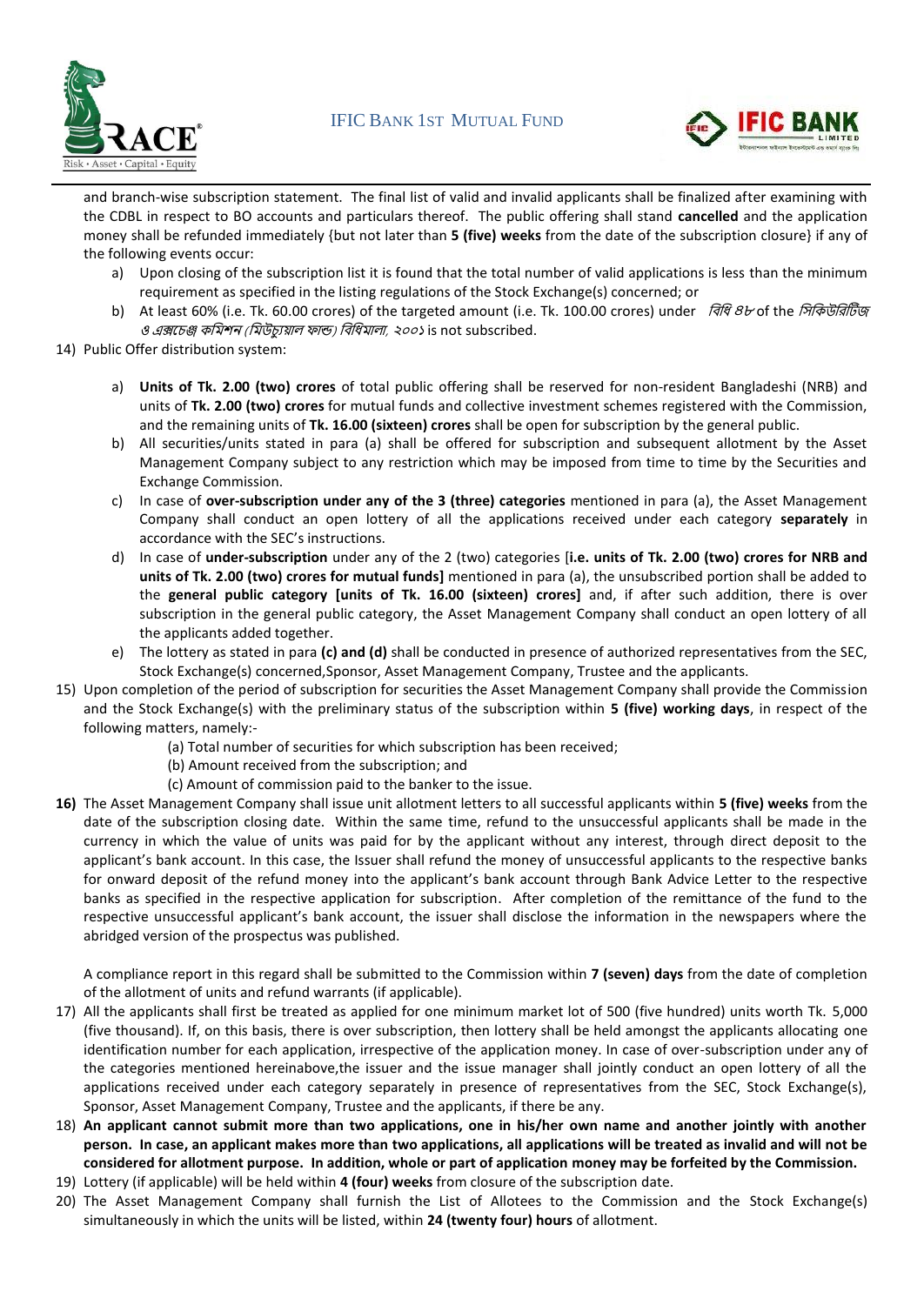



- **21) Unit Certificates for 100% of the Sponsor's contribution amounting to Tk. 25 (twenty-five) crores shall be subject to a lock-in period for 1 (one) year from the date of listing in the Stock Exchange(s). 10% of the Sponsor's contribution amounting to Tk. 2.5 (two-and-a-half) crores shall be subject to lock-in for the subsequent 9 years.**
- 22) If the Asset Management Company fails to collect the **minimum 60%** of the targeted amount under সিসি <sup>৪৮</sup> of the সিসিউসিটিজ ও এক্সচেঞ্জ িসিশন (সিউেযুয়াল ফান্ড) সিসিিালা, ২০০১, it will **refund** the subscription money within **5 (five) weeks** from the closure of subscription without any deduction. In case of **failure**, the Asset Management Company shall **refund** the same with interest **@ 18% (eighteen percent) per annum** from its own account within the next month.
- 23) In case of oversubscription, the excess amount shall be refunded within **5 (five) weeks** from the closure of subscription period, failing which the Asset Management Company will refund the same with an interest @ 18% per annum from its own account within the next month.
- 24) The Asset Management Company shall publish a notice through the newspaper to all successful applicants within **5 (five) weeks** from the closing of subscription for collection of allotment letters.
- 25) The Asset Management Company shall apply for listing of the Fund with Stock Exchange(s) within **7 (seven) working days** of first publication of the prospectus.
- **26) Declaration about Listing of Fund with the Stock Exchange(s):**

"None of the Stock Exchange(s), if for any reason, grants listing within **75 (seventy five) days** from the closure of subscription, any allotment in terms of this prospectus shall be void and the Asset Management Company shall refund the subscription money within fifteen days from the date of refusal for listing by the Stock Exchange(s), or from the date of expiry of the said **75 (seventy five) days**, as the case may be.

In case of non-refund of the subscription money within the aforesaid fifteen days, the Asset Management Company, in addition to the Sponsor and Trustee, shall be collectively and **severally** liable for refund of the subscription money with interest @ 2% (two percent) per month above the bank rate to the subscribers concerned.

The Asset Management Company, in addition to the Sponsor and Trustee shall ensure due compliance of the abovementioned conditions and shall submit compliance report thereon to the Commission within seven days of expiry of the aforesaid fifteen days time period allowed for refund of the subscription money."

- 27) **Letter informing allotment shall be issued within 5 (five) weeks from the closure of subscription**.
- 28) The Fund shall maintain **escrow bank account** for the proceeds of the public offering. The Fund collected through public offering shall not be utilized prior to the allotment and shall be affected through banking channel i.e., through account payee cheque, pay order, bank draft etc.
- 29) The Fund shall not be involved in **option trading**, short selling or carry forward transactions.
- 30) The annual report of the Fund/or its abridged version shall be published within **45 (forty five) days** of the closure of each accounting year of the Fund.
- 31) An annual report and details of investment and savings of the Fund shall be submitted to the Commission, Trustee and Custodian of the Fund within **90 (ninety) days** from the closure of the accounts.
- 32) Half-yearly accounts/financial results of the Fund shall be submitted to the Commission and the Stock Exchanges and published in at least one widely circulated Bangla national daily newspaper within **30 (thirty) days** from end of the period.
- 33) Dividend shall be paid within **45 (forty five) days** of its declaration, and a report shall be submitted to SEC, Trustee and Custodian within **7 (seven) days** of dividend distribution.
- 34) Net Asset Value (NAV) of the Fund shall be calculated and disclosed publicly as per the সিসি <sup>৬০</sup> of the সিসিউসিটিজ ও এক্সচেঞ্জ িসিশন (সিউেযুয়াল ফান্ড) সিসিিালা, ২০০১.
- 35) SEC may appoint auditors for special audit/investigation on the affairs of the Fund, if it so desires.

### *Part –B*

- 1) The Asset Management Company (i.e. RACE Management PCL) shall ensure that the prospectus/abridged version of the prospectus have been published correctly and in strict conformity without any error/omission, as vetted by the Securities and Exchange Commission.
- 2) The Asset Management Company shall carefully examine and compare the published prospectus /abridged version of the prospectus on the date of publication with the prospectus, as vetted by SEC. If any discrepancy/inconsistency is found, both the Sponsor and the Asset Management Company shall jointly publish a corrigendum immediately in the same newspapers concerned, simultaneously endorsing copies thereof to SEC and the Stock Exchange(s) concerned, correcting the discrepancy/inconsistency as required under 'Declaration' provided with SEC.
- 3) The Sponsor and the Asset Management Company shall, immediately after publication of the prospectus, jointly inform the Commission in writing that the published prospectus/abridged version of the prospectus is a verbatim copy of the prospectus vetted by the Commission.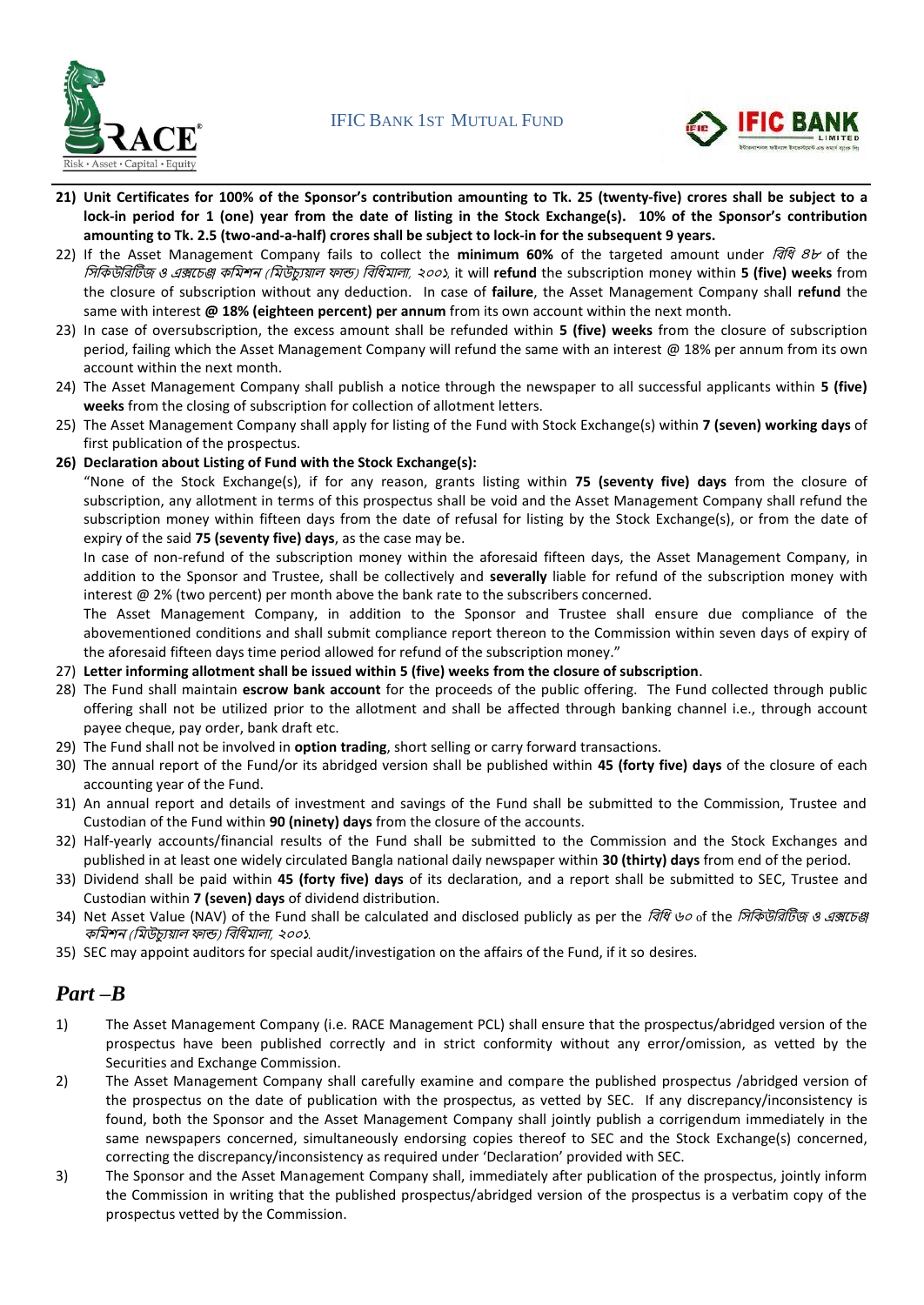



- 4) The Sponsor and the Asset Management Company shall simultaneously submit to the Commission an attested copy of the application filed with the Stock Exchange(s) for listing of the securities.
- 5) The Fund collected through public offering shall not be utilized prior to allotment and/or issuance of unit, as and when applicable, and that utilization of the said Fund shall be effected through banking channel, i.e. account payee cheque, pay order or bank draft etc.

## *PART-C*

- 1) All the above-imposed conditions shall be incorporated in the prospectus/abridged version immediately after the page of the table of contents where applicable, with a reference in the table of contents, prior to its publication.
- 2) The Commission may impose further conditions/restrictions etc. from time to time as and when considered necessary which shall also be binding upon the Sponsor, Asset Management Company, Trustee and Custodian.

### *PART-D*

1. As per provision of the সিপজজিসি আইন,১৯৯৯ and regulations made thereunder, units shall only be issued in dematerialized condition. All transfer/transmission/splitting will take place in the Central Depository Bangladesh Ltd. (CDBL) system and any further issuance of units will be issued in dematerialized form only.

**An applicant (including NRB) shall not be able to apply for allotment of units without Beneficiary Owner account (BO account).** 

2. The Asset Management Company shall also ensure due compliance of all abovementioned conditions.

# *PART-E*

### **General Information:**

- 1) This prospectus has been prepared by RACE Management PCL based on the Trust Deed executed between the Trustee and the Sponsor of the Fund, which is approved by the Commission and available publicly. The information contained herein is true and correct in all material aspects and that there are no other material facts, the omission of which would make any statement herein misleading.
- 2) No person is authorized to give any information to make any representation not contained in this prospectus and if given or made, any such information or representation must not be relied upon as having been authorized by the RACE Management PCL.
- 3) The issue as contemplated in this document is made in Bangladesh and is subject to the exclusive jurisdiction of the court of Bangladesh. Forwarding this prospectus to any person residing outside Bangladesh in no way implies that the issue is made in accordance with the laws of that country or is subject to the jurisdiction of the laws of that country.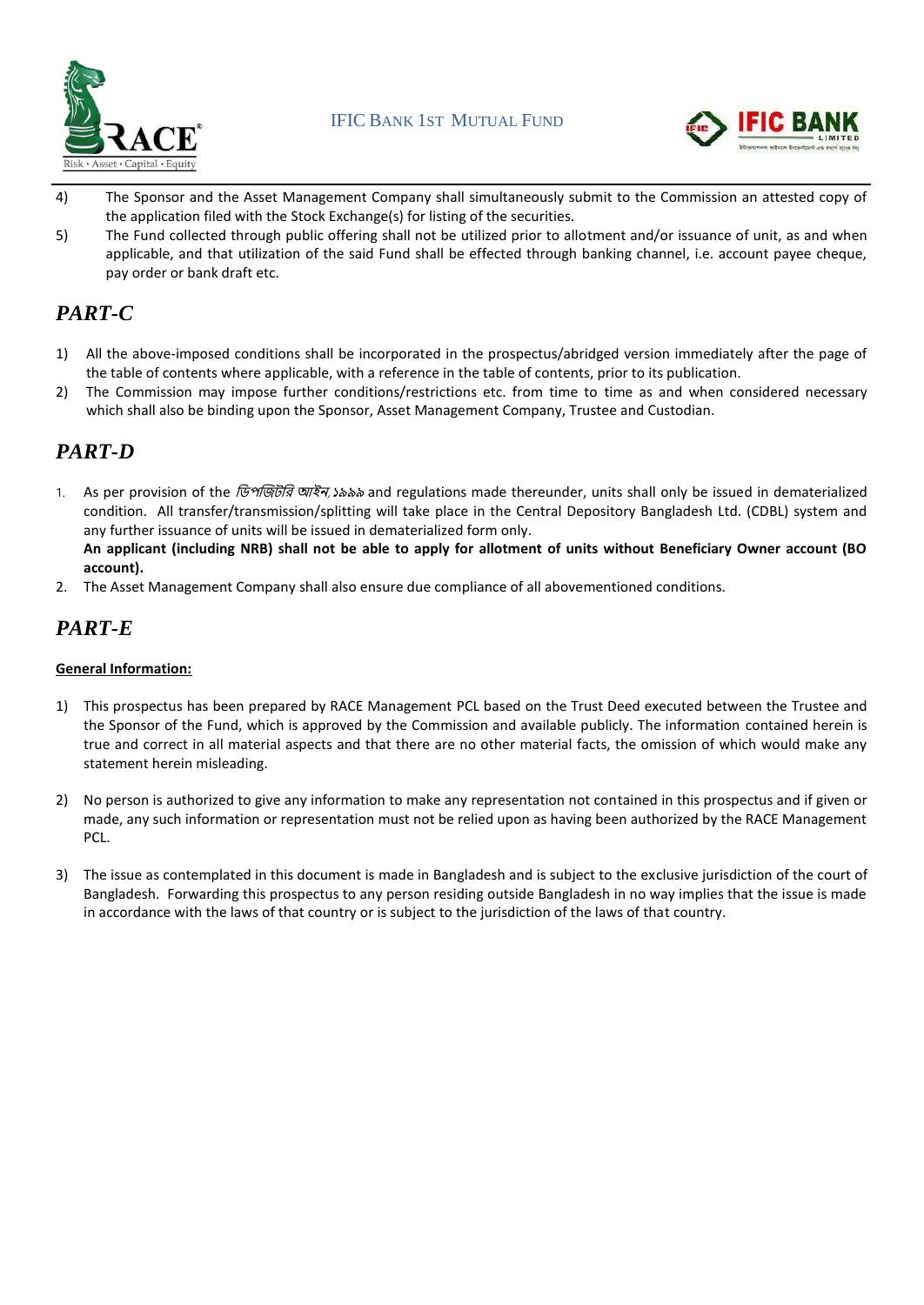



### **1.6. SUBSCRIPTION:**

Subscription to the IFIC Bank 1<sup>st</sup> Mutual Fund will commence at the opening of banking business on ..............,2009 and will be closed at the end of the banking business on **…………………..,2009**.

### **1.7. DECLARATIONS:**

### **Declarations about the responsibility of the Sponsor**

The Sponsor, whose name appears in this Prospectus, accepts full responsibility for the authenticity and accuracy of the information contained in this Prospectus and other documents regarding the Fund. To the best of the knowledge and belief of the Sponsor, who has taken all reasonable care to ensure that all conditions and requirements concerning this public issue and all the information contained in this document, drawn up by virtue of the Trust Deed of the Fund by the entrusted AMC, have been met and there is no other information or documents the omission of which may make any information or statements therein misleading.

The sponsor also confirms that full and fair disclosures have been made in this prospectus to enable the investors to make an informed decision for investment.

Sd/- (Mosharraf Hossain) Managing Director IFIC Bank Limited

#### **Declaration about the responsibility of the Asset Management Company**

This prospectus has been prepared by us based on the Trust Deed, Investment Management Agreement, the Securities and Exchange Commission (Public Issue) Rules, 2006, the *সিকিউরিটিজ ও এক্সচেঞ্জ কমিশন (মিউচায়াল ফান্ড) বিধিমালা, ২০০১, ডিপজিটরি* আইন,১৯৯৯, and other related agreement & examination of other documents as relevant for adequate disclosure of the Fund's objectives and investment strategies to the investors. We also confirm that:

- a) This Prospectus is in conformity with the documents, materials and papers related to the offer;
- b) All the legal requirements of the issue have been duly fulfilled; and
- c) The disclosures made are true, fair and adequate for investment decision.

Investors should be aware that the value of investments in the Fund could be volatile and as such no guarantee can be made about the returns from the investments that the Fund will make. Like any other equity investment, only investors who are willing to accept a moderate amount of risk, should invest in the Fund. Investors are requested to pay careful attention to the "Risk Factors" as detailed in Chapter 4 and to take proper cognizance of the risks associated with any investment in the Fund.

Sd/- (Mashrib Zahid) Chief Financial Officer RACE Management PCL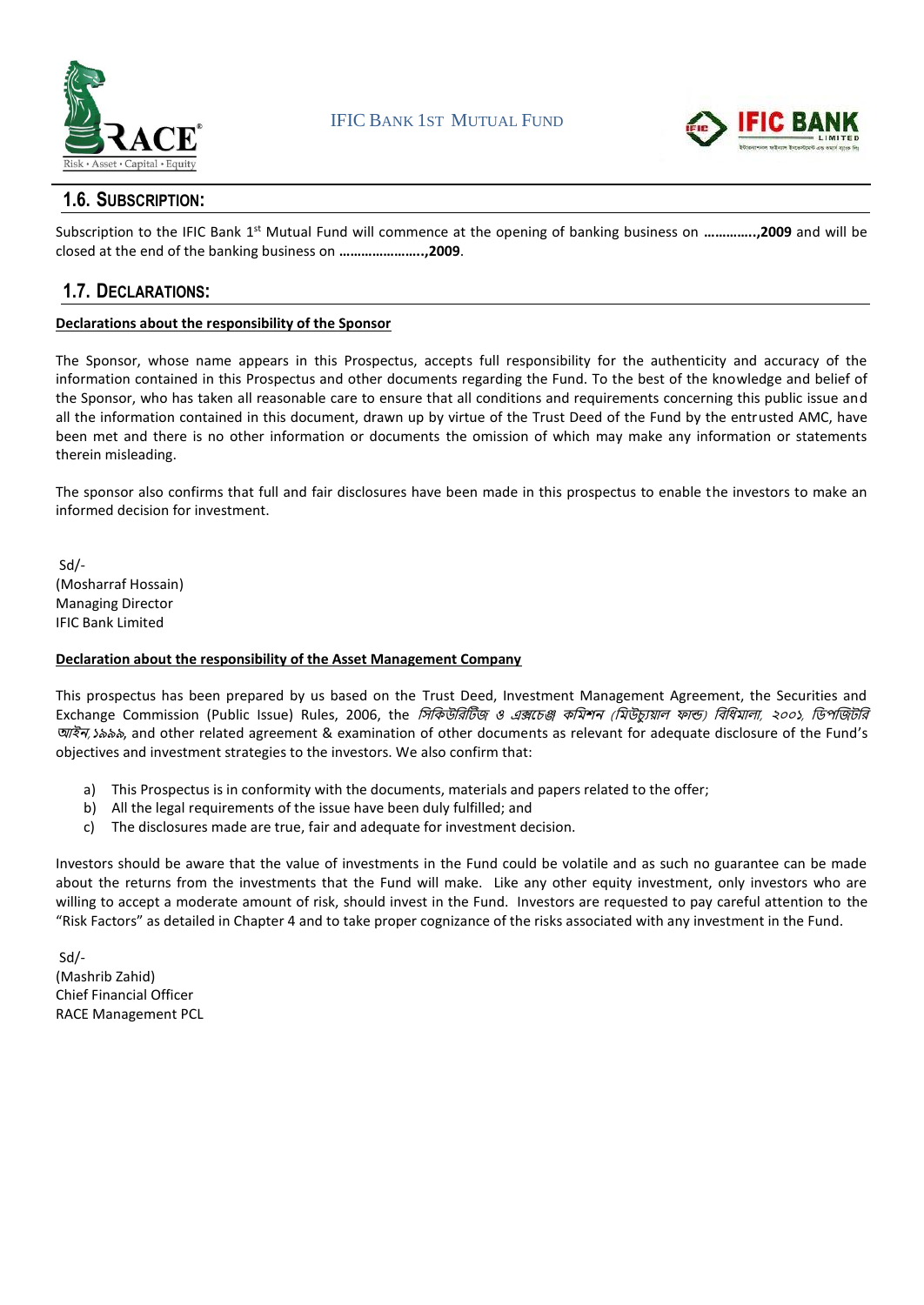



### **Declaration about the responsibility of the Trustee**

We, as Trustee of the IFIC Bank 1<sup>st</sup> Mutual Fund, accept the responsibility and confirm that we shall:

- a) be the guardian of the Fund, held in trust for the benefit of the unit holders in accordance with the Rules & Trust Deed;
- b) always act in the interest of the unit holders;
- c) take all reasonable care to ensure that the Fund floated and managed by the Asset Management Company are in accordance with the Trust Deed and the Rules;
- d) make such disclosure by the Asset Management Company to the investors as are essential in order to keep them informed about any information, which may have any bearing on their investments;
- e) take such remedial steps as are necessary to rectify the situation where they have reason to believe that the conduct of business of the Fund is not in conformity with the relevant Rules*.*

Sd/- (Kamrul Islam Asad) Deputy General Manager Investment Corporation of Bangladesh

#### **Declaration about the responsibility of the Custodian**

We, as Custodian of the IFIC Bank 1<sup>st</sup> Mutual Fund accept the responsibility and confirm that we shall:

- a) keep all the securities in safe custody and shall provide the highest security for the assets of the Fund; and
- b) preserve necessary documents and record so as to ascertain movement of assets of the Fund as per Rules.

Sd/- (Kamrul Islam Asad) Deputy General Manager Investment Corporation of Bangladesh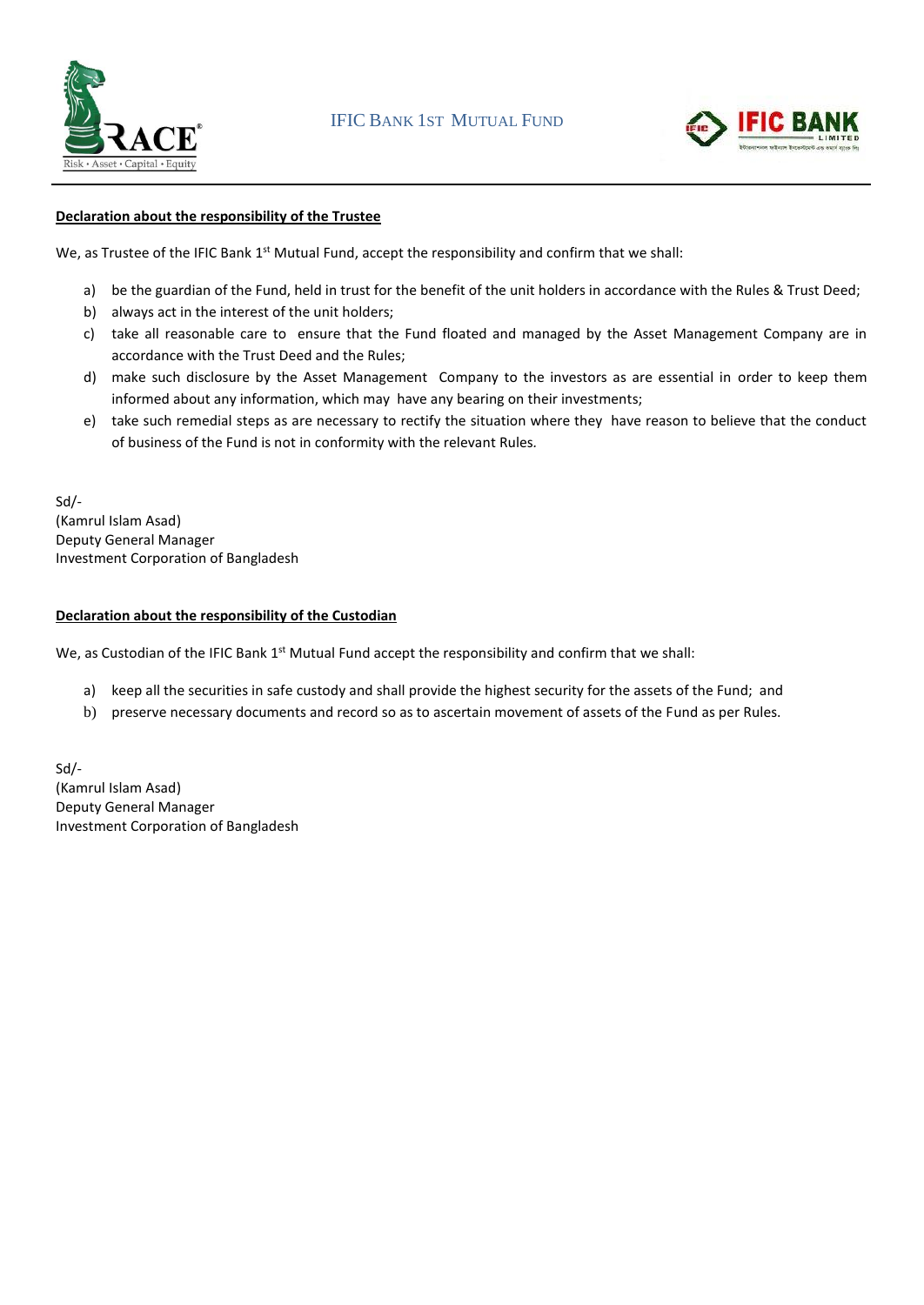



# 2. BACKGROUND

### **2.1. FORMATION OF IFIC BANK 1 ST MUTUAL FUND:**

Over the last decade, the Bangladesh capital market has grown rapidly in size and volume through the efforts of regulators, local exchanges, brokerages, merchant banks and other institutions. Yet the nature and composition of this growth has given rise to some structural problems, such as excessive volatility, speculation based investing, and unusual churn. The Mutual Fund sector offers a long-term solution to some of these structural issues and can play a key role to elevating the Bangladeshi capital market to the next level of growth. Firstly, mutual funds by virtue of being managed by professionals with the right expertise, usually invest on the basis of fundamental research and protect such investments from catastrophic loss through proper riskmanagement. Thus, mutual funds "invest" rather than "speculate" and can play a vital role in institutionalizing the market and act as a counterweight to excessive market volatility and manipulation. Secondly, mutual funds pool investment capital from thousands of retail investors and institutions that are not market specialists; by doing so mutual funds can help institutionalize the Bangladeshi stock market. With these benefits in mind, the regulatory authorities of our country are encouraging the growth of mutual funds.

Realizing the vital role that mutual funds can play in improving the capital market efficiency, IFIC Bank Limited, a leading firstgeneration commercial bank in Bangladesh has come forward and sponsored the **IFIC Bank 1 st Mutual Fund**. With an extensive network of corporate clients spanning all different sectors of the economy, and with a track record of involvement in the Bangladeshi capital markets, IFIC Bank has unique insights into the country's financial sector. The Bank strongly believes that the Bangladeshi stock market is entering a new growth phase, with healthy dynamics in both the demand and supply sides, and that mutual fund sponsorship offers the bank a responsible and profitable way of participating in this growth; the **IFIC Bank 1 st Mutual Fund** is the result.

In this endeavor, IFIC Bank has chosen two trusted partners with successful track record in the Bangladeshi mutual fund industry: RACE Management PCL as the Fund Manager and the Investment Corporation of Bangladesh (ICB) as the Trustee and Custodian of the Fund.

### **2.2. FORMATION OF THE PROPOSED MUTUAL FUND IN CONTEXT OF PRESENT MARKET SCENARIO:**

Since 2006, a number of factors have increased the popularity of stock market investing among Bangladeshi retail investors, including: rising income, low interest rates in traditional bank savings accounts, large stock investment gains, and increased media coverage. This exponential increase in demand is reflected in the 5x growth in average daily trading volume in the stock market during the last 2 years – from Tk. 200 croress in 2006-07 to its current Tk. 700 croress.

Despite this significant growth in investor participation in the Bangladeshi stock market, and the demand for professionally managed investment vehicles, the domestic mutual fund industry has not responded with adequate supply. With only 20 individual funds to choose from over the last twenty years, with about Tk. 2,000 croress in assets, the mutual fund industry has been slow to respond to current capital market realities and comprises only a small percentage of the total stock market investments. As a result, existing mutual funds in the market are trading at significant premium to their NAVs while most of the recent launches have been significantly oversubscribed. To fulfill this large unsatisfied demand for mutual fund investments in Bangladesh, IFIC Bank is floating IFIC Bank 1<sup>st</sup> Mutual Fund.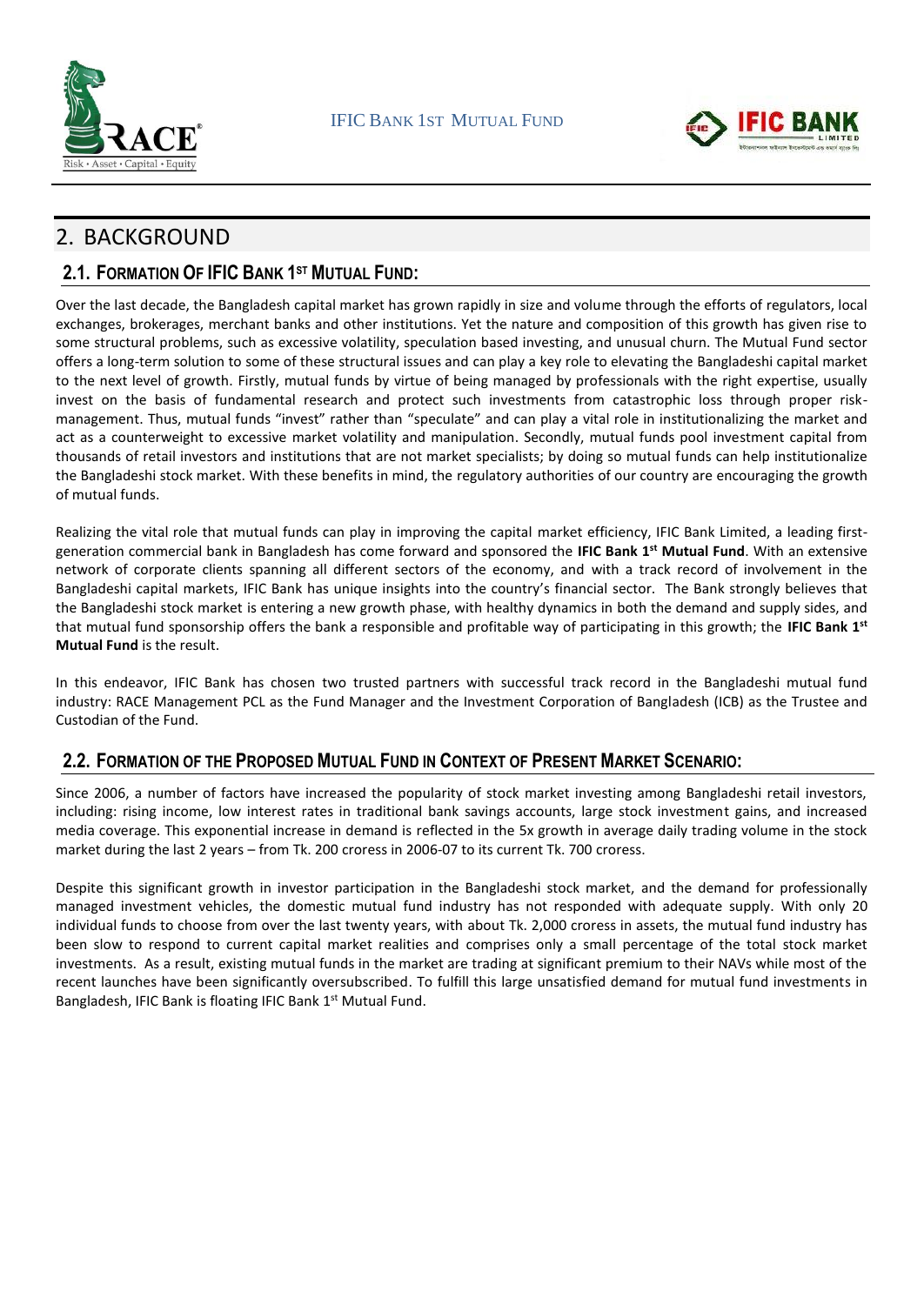



### **2.3. ADVANTAGES IN INVESTING IN IFIC BANK 1 ST MUTUAL FUND:**

Generally investment in mutual funds enjoys some additional advantages compared to investments made directly in other securities of the capital market. Investors of this mutual fund should be able to enjoy the following advantages.

- 1) The Fund will maintain a diversified portfolio which will lower the investment risk for investors.
- 2) The diversified portfolio will allow investors gain a broad exposure to the overall stock market which may not be possible at the individual level.
- 3) This Fund provides access to extensive local research and investment experience. The Fund Manager, RACE Management PCL has developed deep insight into the dynamics of the local capital markets. Furthermore, RACE has a successful track record in the Bangladeshi stock market and is the fund manager of the first-ever commercial bank sponsored mutual fund in Bangladesh.
- 4) As the management of the investments in the Fund is outsourced to a professional Asset Management Company, investors will be relieved from any emotional stress associated with day-to-day management of individual investment portfolio. In fact, investment management usually requires a significant amount of time-consuming research and analyses to identify the highest-quality securities which may not be doable for the general investor and is, therefore, best left to professional investment managers.
- 5) The investors will be able to save in transaction cost as he/she has access to a larger number of securities by purchasing a single unit of IFIC Bank 1<sup>st</sup> Mutual Fund.
- 6) Income will be tax free up to certain level, which is permitted as per Finance Act.
- 7) Investment in the Fund would qualify for investment tax credit under section 44(2) of the Income Tax Ordinance 1984.
- 8) Management and operation of Mutual Funds are subject to strict regulations from Bangladesh Bank, SEC and the Trustee. SEC regularly monitors the performance of such funds. The laws governing mutual funds require exhaustive disclosures to the regulator and general public and, as such mutual funds are one of the most transparent investment vehicles in Bangladesh.
- 9) In Bangladesh, the mutual funds enjoy a 10% (ten percent) reserved quota in all Initial Public Offerings (IPOs) giving unit holders access to the significantly high returns of IPOs in Bangladesh.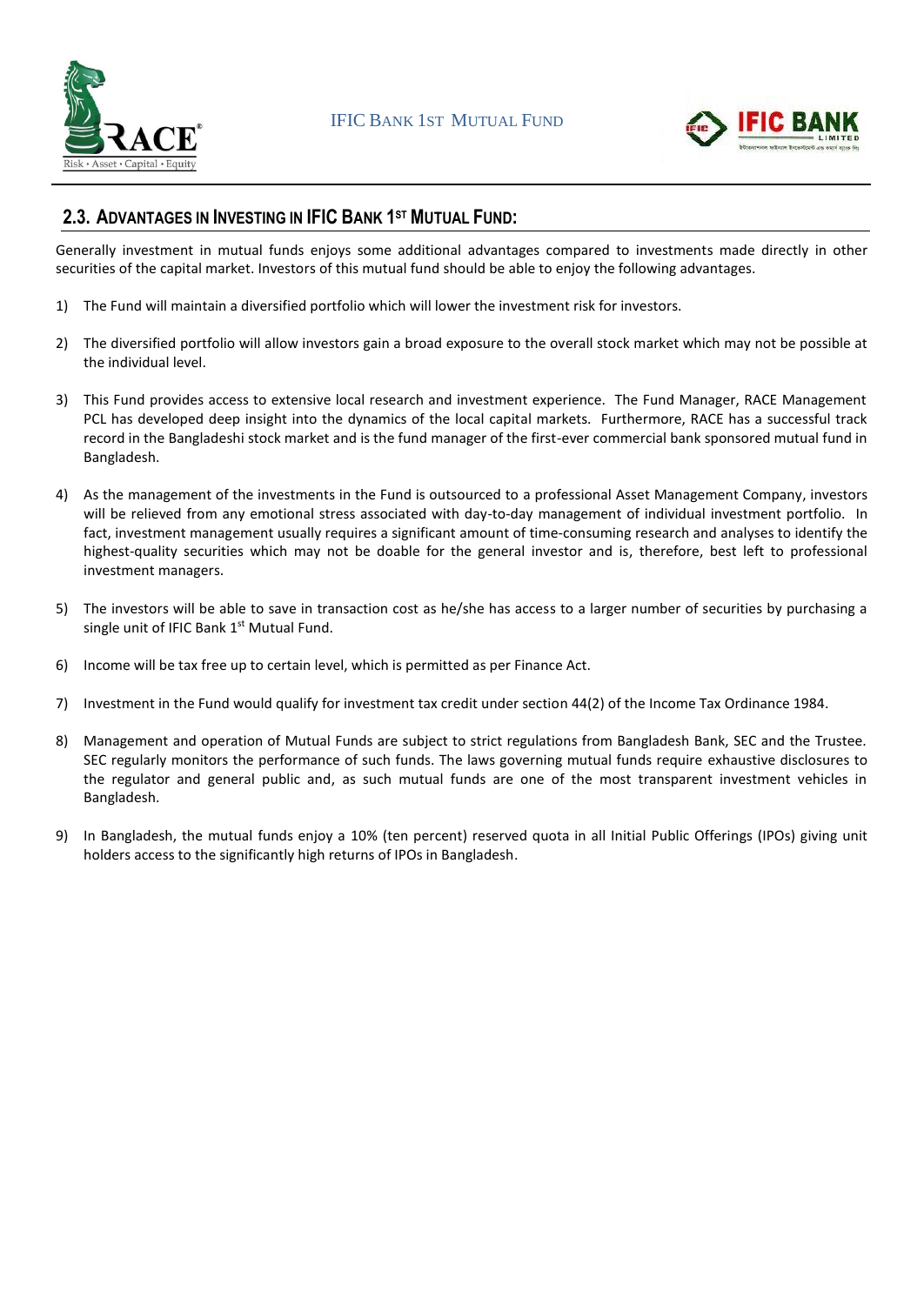



### **2.4. THE CONSTITUTION OF THE FUND:**

IFIC Bank 1<sup>st</sup> Mutual Fund has been constituted through a Trust Deed entered into between IFIC Bank Limited and Investment Corporation of Bangladesh on September 1, 2009 under the Trust Act, 1882 and Registration Act, 1908.

The Fund was registered by the SEC on September 6, 2009 under the সিসিউসিটিজ <sup>ও</sup> এক্সচেঞ্জ িসিশন *(*সিউেযুয়াল ফান্ড*)*  সিসিিালা*,* ২০০১*.*

### **2.5. LIFE OF THE FUND:**

The Fund will be a closed-end mutual fund with a tenure of of 10 (Ten) years so that the Fund can play its role to broaden the base of investment and develop the capital market.

The Trust Deed also provides the flexibility to the unit-holders to extend the tenure of the fund beyond the initial 10 years.

### **2.6. SIZE, FACE VALUE AND MARKET LOT OF THE FUND:**

- Total Fund is fixed at 100,000,000 (ten crores) units of Tk. 10 each totaling Tk. 1,000,000,000 (Taka one hundred crores).
- The Sponsor's portion of the Fund is 25,000,000 (two and half crores) units of Tk. 10 each totaling Tk. 250,000,000 (Taka twenty five crores).
- Size of the Pre-IPO Private Placement is 55,000,000 (five and half crores) units of Tk. 10 each totaling Tk. 550,000,000 (Taka fifty five crores)
- Size of the Initial Public Offering (IPO) is 20,000,000 (two crores) units, each worth Tk. 10, totaling Tk. 200,000,000 (Taka twenty crores) available as public offering to general public, NRBs, Mutual Funds and collective investment schemes.
- The market lot will be constituted of 500 (five hundred) units. In future the fund size will not be changed.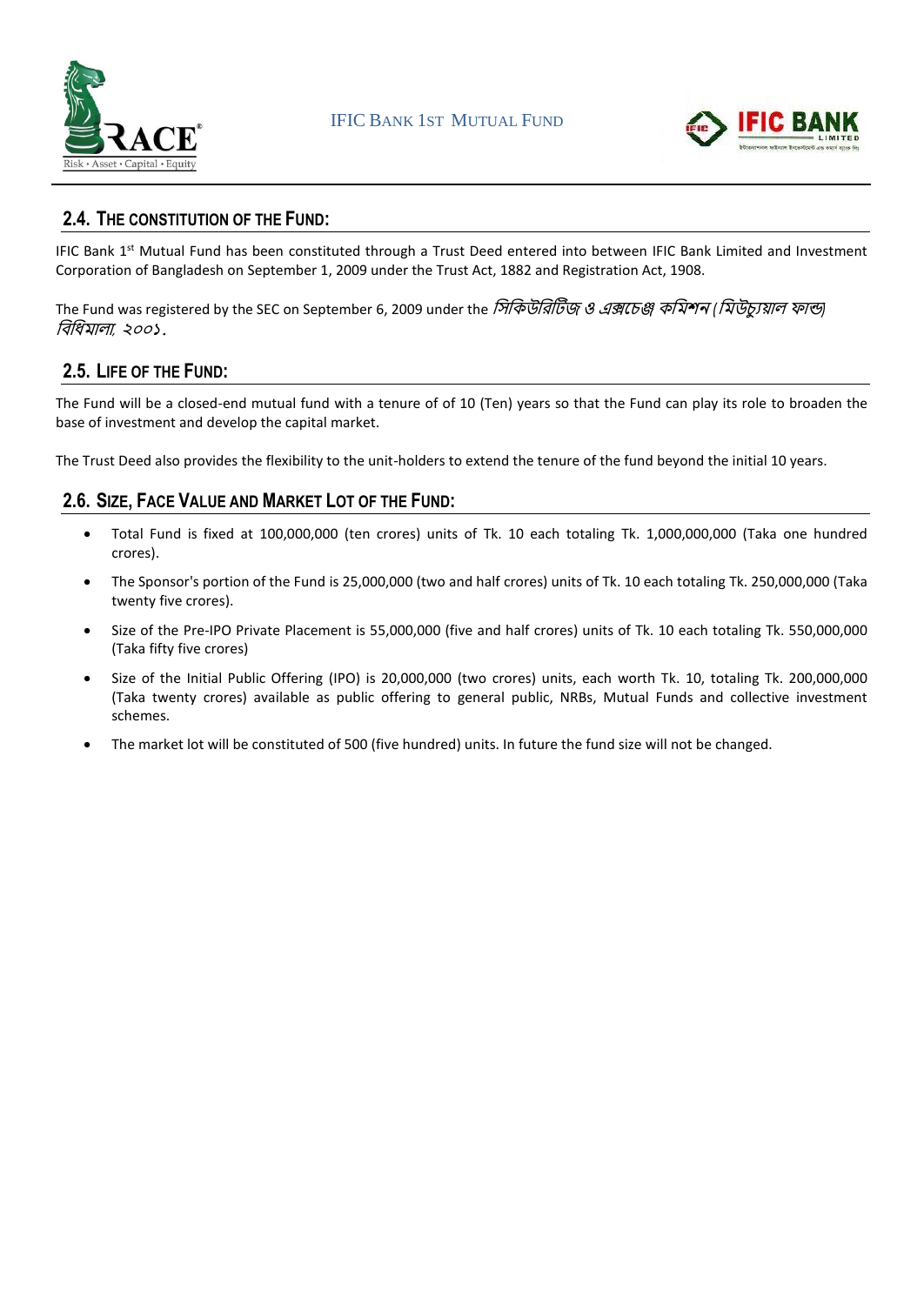



# 3. INVESTMENT OBJECTIVES AND POLICIES

### **3.1. INVESTMENT OBJECTIVE:**

The objective of IFIC Bank 1<sup>st</sup> Mutual Fund is to pay attractive dividends to its unit holders by earning superior risk adjusted return from a diversified investment portfolio.

### **3.2. INVESTMENT POLICIES:**

| Investment<br>Objective             | The Fund shall invest subject to the <i>जिधियाना</i> and only in securities, deposits and investments approved by the Securities<br>and Exchanges Commission and/or the Bangladesh Bank and/or Insurance Regulatory Authority (IRA) of Bangladesh. The<br>Fund may invest in Pre-IPO Private Placements or IPO of debt or equity, with intimation to the Commission. |
|-------------------------------------|----------------------------------------------------------------------------------------------------------------------------------------------------------------------------------------------------------------------------------------------------------------------------------------------------------------------------------------------------------------------|
| Investment<br><b>Exposure &amp;</b> | The Fund shall not invest more than 10% of its total assets in any one particular company.                                                                                                                                                                                                                                                                           |
| Liquidity                           | The Fund shall not invest in more than 15% of any company's total paid-up capital.                                                                                                                                                                                                                                                                                   |
|                                     | The Fund shall not invest more than 20% in shares, debentures, or other securities of a single company or group.                                                                                                                                                                                                                                                     |
|                                     | The Fund shall not invest more than 25% of its total assets in shares, debentures or other securities in any one industry.                                                                                                                                                                                                                                           |
|                                     | Not less than 75% of the total assets of the Fund shall be invested in capital market instruments out of which at least 50%<br>shall be invested in listed securities                                                                                                                                                                                                |
|                                     | Not more than 25% of the total asset of the Fund shall be invested in Fixed Income Securities (FIS)                                                                                                                                                                                                                                                                  |
|                                     | Not more than 15% of the total asset of the Fund shall be invested in pre-IPOs at one time                                                                                                                                                                                                                                                                           |
| Investment<br><b>IDecision</b>      | Only the Asset Management Company will make the investment decisions and place orders for securities to be purchased or<br>sold by the Fund.                                                                                                                                                                                                                         |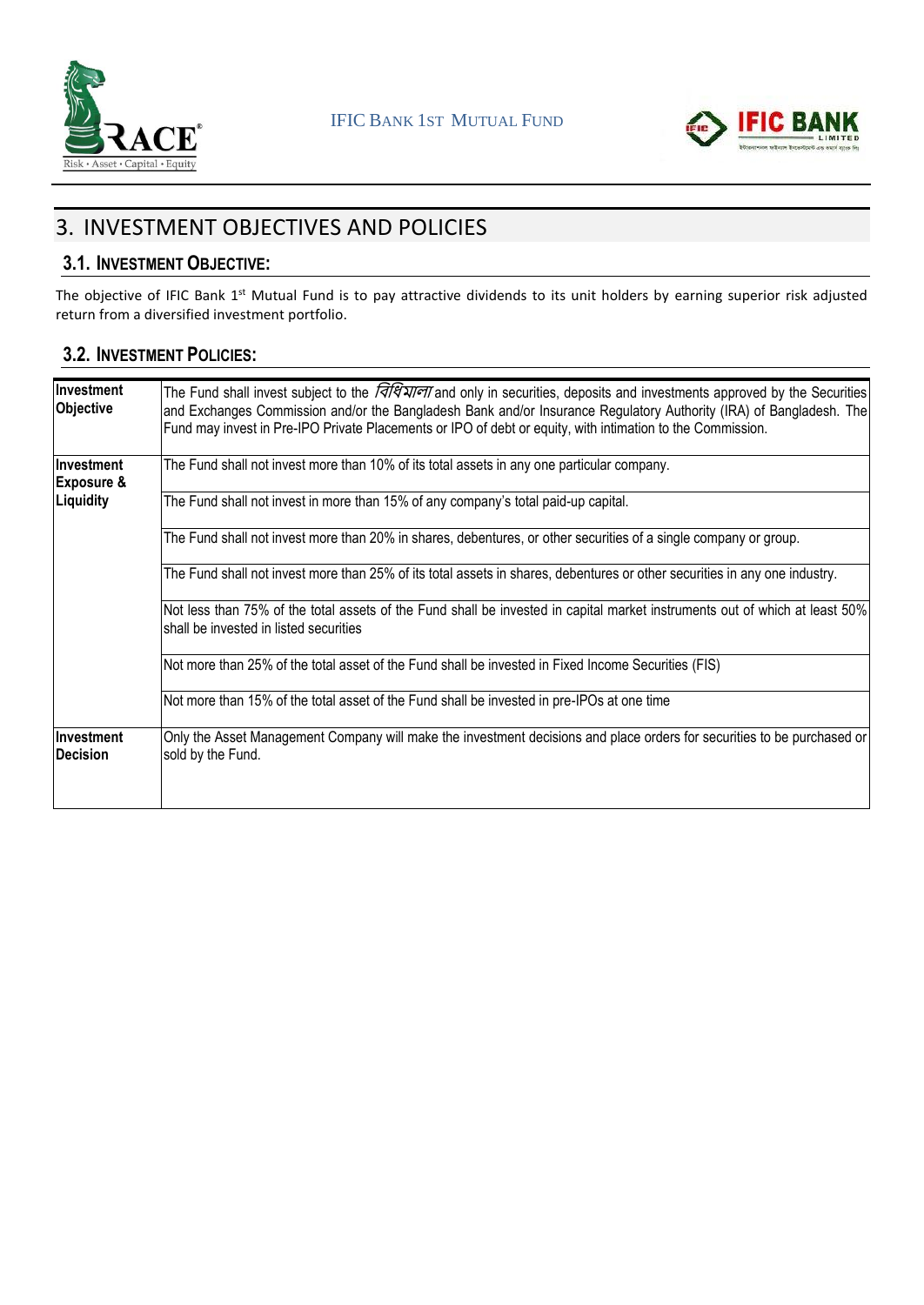



### **3.3. INVESTMENT RESTRICTIONS:**

In making investment decisions, the following restrictions should be taken into due consideration:

- 1) The Fund shall not invest in or lend to another Scheme under the same Asset Management Company.
- 2) The Fund shall not acquire any asset out of the Trust property, which involves the assumption of any liability that is unlimited or shall result in encumbrance of the Trust property in any way.
- 3) The Fund or the Asset Management Company on behalf of the Fund shall not give or guarantee term loans for any purpose or take up any activity in contravention of the সিসিউসিটিজ ও এক্সচেঞ্জ িসিশন (সিউেযুয়াল ফান্ড) সিসিিালা, ২০০১.
- 4) All money collected under the Fund shall be invested only in encashable/transferable instruments, securities whether in money market or capital market or privately placed pre-IPO equity, preference shares, and debentures or securitised debts.
- 5) The Fund shall not involve in option trading or short selling or carry forward transaction.
- 6) The Fund shall not buy its own unit.

### **3.4. VALUATION POLICY:**

The Fund intends to determine its NAV per unit on the last business day of each week by dividing the value of the net asset of the Fund (the value of total assets less total liabilities as per Rule 60 of the *সিকিউরিটিজ ও এক্সচেঞ্জ কমিশন (মিউচ্যুয়াল ফান্ড) বিধিমালা,* ২০০১ by the total number of units outstanding. As per section 58 of the *সিকিউরিটিজ ও এক্সচেঞ্জ কমিশন (মিউচ্যুয়াল ফান্ড) বিধিমালা, ২০০১* valuation policy of investment of the Fund needs to be approved earlier by the Securities and Exchange Commission. Valuation criteria so far approved by the Commission in the Trust Deed are as follows:

- 1) For listed securities, the average quoted market price on the Stock Exchanges on the date of valuation shall form the basis of any calculation of Net Asset Value of such securities in the portfolio of the Fund.
- 2) The Fund shall fix the valuation method for each of the schemes subject to prior approval of the Commission.
- 3) The Fund shall follow the method approved by the Commission for valuation of the non-listed investment, if any, and the Asset Management Company and the Trustee shall periodically review the value of such investment. The auditors shall comment on such investment in the annual reports of the Fund about that.
- 4) The valuation of Listed Securities but not traded within previous one month will be made within reasonable standards by the Asset Management Company and approved by the Trustee and commented upon by the Auditors in the Annual Report of the Mutual Fund but shall not be more than the intrinsic value of the securities.
- 5) For securitized debts, debentures, margin or fixed deposits, the accrued interest on such instruments on the date of valuation shall be taken into account in any calculation of Net Asset Value of such securities in the portfolio of the Fund.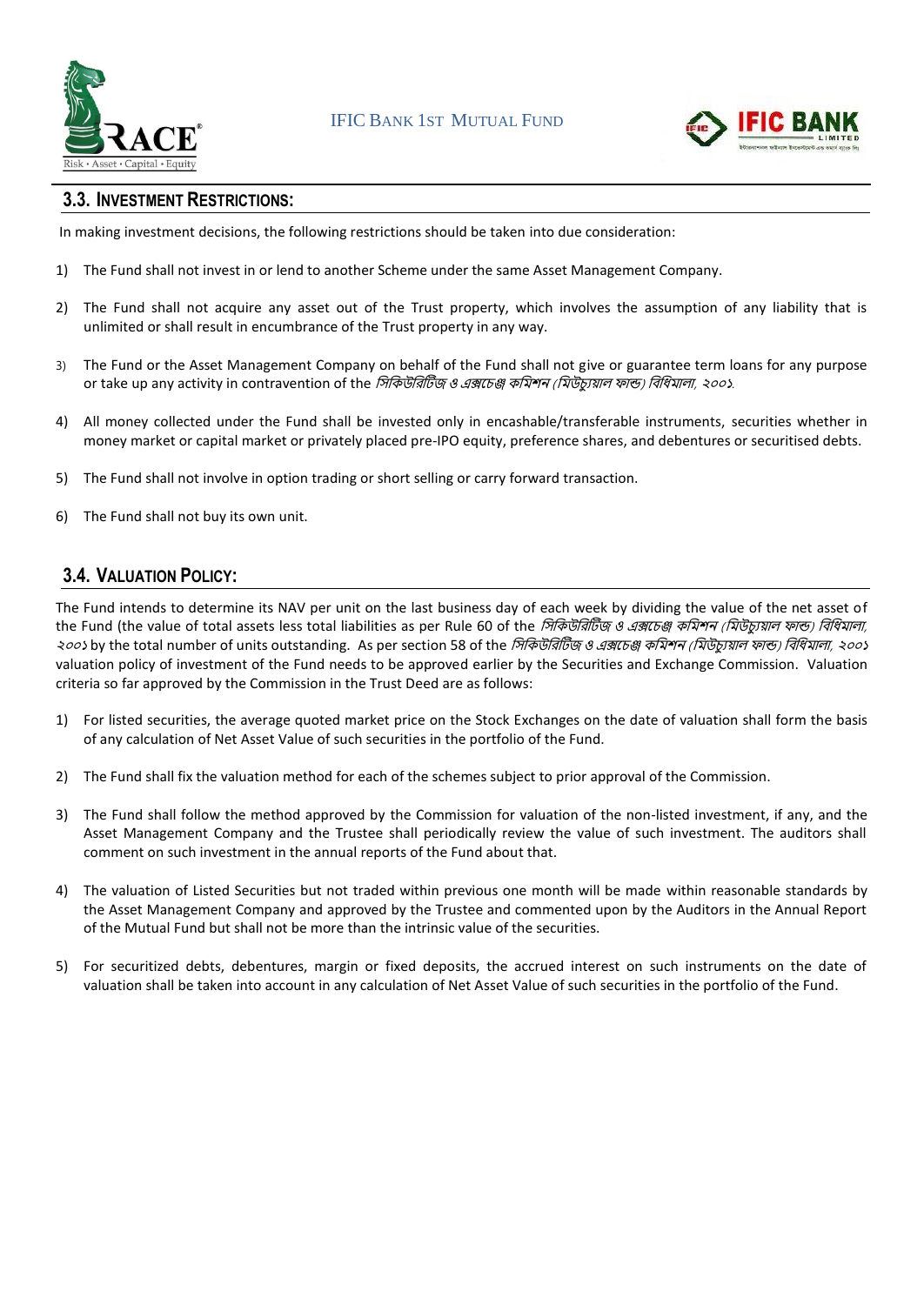



Following the valuation criteria as set forth above, the Fund will use the following formula to derive *NAV per unit:*  Total NAV =  $V_A - L_T$ 

|                  | <b>Total NAV</b>         |
|------------------|--------------------------|
| NAV per unit $=$ |                          |
|                  | No. of units outstanding |
|                  |                          |

 $V_A$  = Value of Total Assets of the Fund as on date

 $L_T$  = Total liabilities of the Fund as on date

V<sup>A</sup> = Value of all securities in vault + Value of all securities placed in lien + Cash in hand and at bank + Value of all securities receivables + Receivables of proceeds of sale of investments + Dividend receivables, net of tax + Interest receivables, net of tax + Issue expenses amortized as on date + Printing, publication and stationery expenses amortized as on date.

 $L_T$  = Value of all securities payable + Payable against purchase of investments + Payable as brokerage and custodial charges + All other payable related to printing, publication and stationery + Accrued deferred expenses with regard to management fee, trustee fee, annual fee, audit fee and safe keeping fee.

### **3.5. INVESTMENT MANAGEMENT:**

RACE Management PCL will have discretionary authority over the Fund's portfolio about investment decision. RACE Management PCL shall conduct the day-to-day management of the Fund's portfolio as the Asset Management Company subject to the provisions laid down in the *সিকিউরিটিজ ও এক্সচেঞ্জ কমিশন (মিউচায়াল ফান্ড) বিধিমালা, ২০০১* and Trust Deed or any general directions given by the Trustee and/or by the Commission.

### **3.6. DIVIDEND POLICY:**

- 1) The accounting year of the Fund shall end on June 30 of every calendar year or as determined by the Commission
- 2) The Fund shall, as soon as may be, after the closing of the annual accounts, distribute by way of dividend to the holders of the units in accordance with the *বিধিমালা*, an amount, which shall not be less than the 70% of the net profits earned during the year, or as determined by the commission from time to time.
- 3) Before declaration of dividend, the Asset Management Company shall make a provision with agreement of the auditors for revaluation of investments caused from loss if market value of investments goes beyond the acquisition cost, and the method of calculation of this provision must be incorporated in the notes of accounts.
- 4) The Fund shall create a dividend equalization reserve by suitable appropriation from the income of the Fund to ensure consistency in dividend.
- 5) The Asset Management Company shall dispatch the dividend warrants at the expense of the Fund, within 30 days of the declaration of the dividend and shall submit a statement within next 7 (seven) days to the Commission, the Trustee and the Custodian.
- 6) Before record of ownership by the CDBL, a transferee shall not possess the right to any dividend declared by the Fund.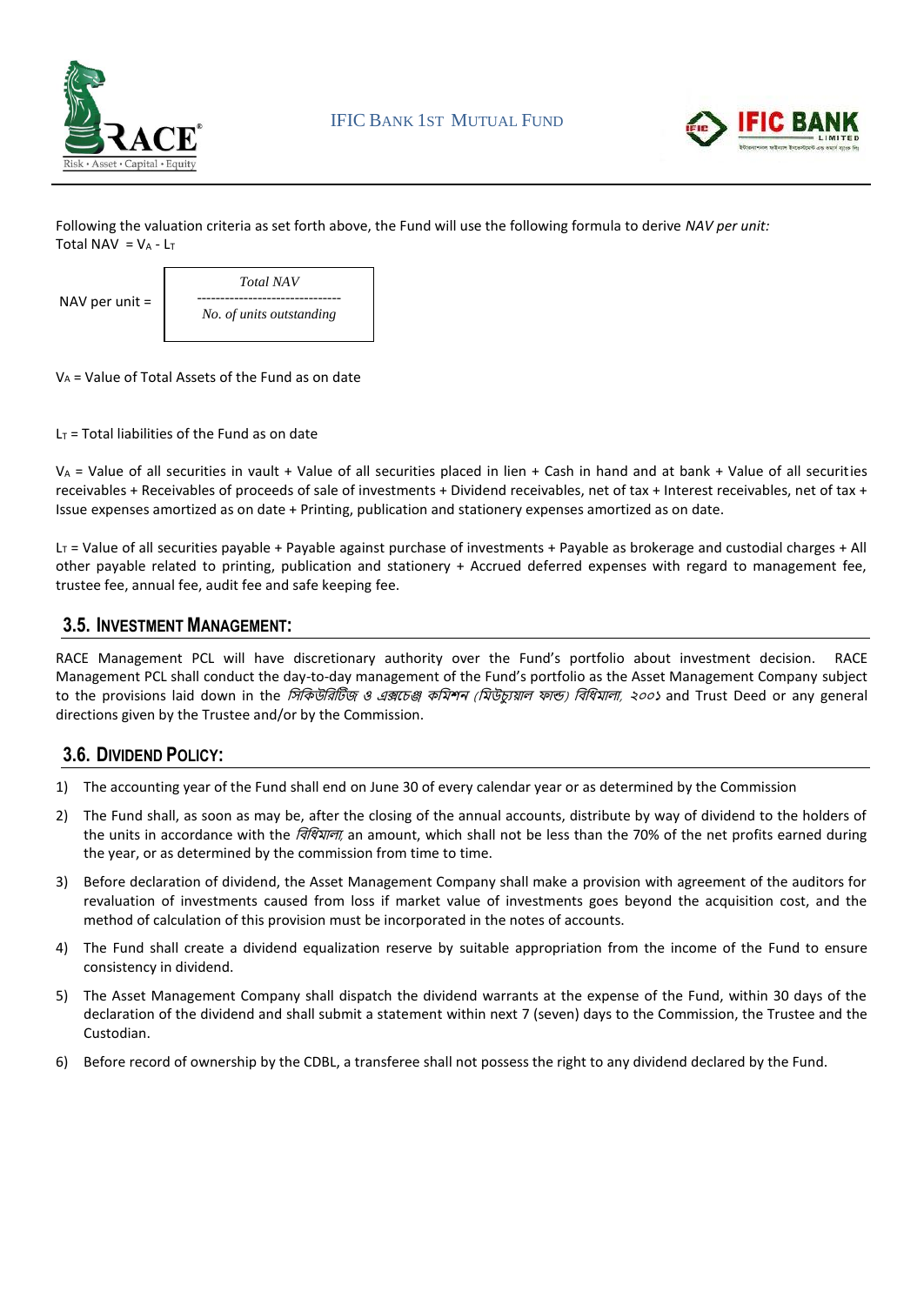



# 4. RISK CONSIDERATIONS

### **4.1. RISK FACTORS:**

Investing in the IFIC Bank 1<sup>st</sup> Mutual Fund (hereinafter the Fund) involves certain considerations in addition to the risks normally associated with making investments in securities. There can be no assurance that the Fund will achieve its investment objectives. The value of the Fund may go down as well as up and there can be no assurance that on redemption, or otherwise, investors will receive the amount originally invested. Accordingly, the Fund is only suitable for investment by investors who understand the risks involved and who are willing and able to withstand the loss of their investments. In particular, prospective investors should consider the following risks:

- 1. **In General:** There is no assurance that the Fund will meet its investment objective; investors could lose money by investing in the Fund. As with all mutual funds, an investment in the Fund is not insured or guaranteed by the Government of Bangladesh or any other government agency.
- 2. **Market Price Risk**: Stock prices and Mutual Fund prices generally fluctuate because of the interplay of the various market forces that may affect a single issuer, industry, or market as a whole. The Fund may lose its value or experience a substantial loss on its investments due to such market volatility.
- 3. **NAV Risk**: Stock market trends show that prices of many listed securities move in unpredictable directions, which may affect the value of the Fund's securities of listed securities. Depending on its exposure to such securities, the net asset value of units issued under this Fund can go up or down depending on various factors and forces affecting the capital markets. Moreover, there is no guarantee that the market price of unit of the Fund will fully reflect their underlying net asset values.
- 4. **Issuer Risk:** In addition to market and price risk, value of an individual security can, in addition, be subject to factors unique or specific to the issuer, including but not limited to management malfeasance, lack of accounting transparency, management performance, management decision to take on financial leverage. Such risk can develop in an unpredictable fashion and can only be partially mitigated, and sometimes not at all, through research or due diligence. To the degree that the Fund is exposed to a security whose value declines due to issuer risk, the Fund's value may be impaired.
- 5. **Legal Risk**: The Honorable High Court has imposed a stay order on the issuance of any dividends by mutual funds, as it resolves the writ petition on the issue of stock dividend from mutual funds. Given the uncertainty associated with the timing and outcome of the High Court's decision, the Fund may not be able to pay any dividend to its unit holders, unless the High Court withdraws the stay order or issues its verdict on the writ petition.
- 6. **Asset Allocation Risk:** Due to a very thin secondary debt market in Bangladesh, it would be difficult for the Fund Manager to swap between asset classes, if and when required. In addition, limited availability of money market instruments in the market implies that there are only few opportunities for short term or temporary investments for the Fund.
- 7. **Lack of Diversification Risk:** Due to small number of listed securities in both the stock exchanges, it may be difficult to invest the Fund's assets in a widely diversified portfolio.
- 8. **Liquidation Risk:** Market conditions and investment allocation may impact on the ability to sell securities during periods of market volatility. The Fund may not be able to sell securities or instruments at the appropriate price and/or time.
- 9. **Dividend Risk:** If the companies wherein the Fund will be invested fail to pay expected dividend, it may affect the overall returns of the Fund.
- 10. **Investment Strategy Risk:** The Fund is subject to management strategy risk because it is an actively managed investment portfolio. The AMC will apply investment techniques and risk analyses in making investment decisions for the Fund, but there can be no guarantee that these techniques and analyses will produce the desired results.
- 11. **Socio-Political & Natural Disaster Risk:** Uncertainties resulting from political and social instability may affect the value of the Fund's Assets. In addition, adverse natural climatic condition may hamper the performance of the Fund.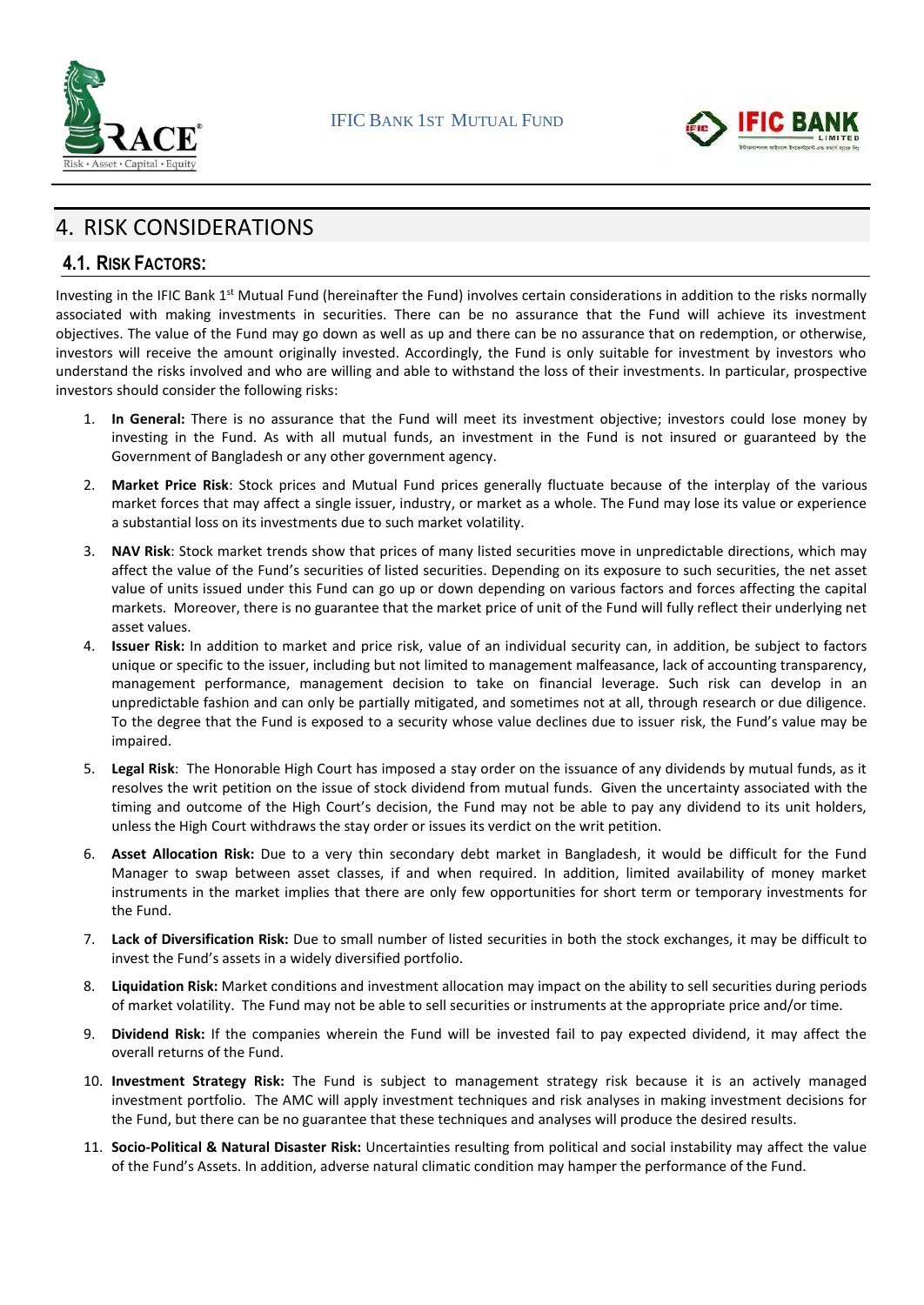



### **4.2. EXPECTED MARKET PERFORMANCE OF THE FUND:**

- 1) As the overall stock market index is comparatively low now, the Fund should be able to construct portfolio at a relatively cheaper cost base.
- 2) It is expected that demand for the IFIC Bank  $1<sup>st</sup>$  Mutual Fund units will always rule over supply.
- 3) Brand name of IFIC Bank Limited and Trustee, ICB's track record in the successful marketing of several mutual funds in the past may motivate investors to invest in this Fund.
- 4) World class investment management team of the RACE Management PCL as a new-generation Asset Management Company (AMC) would attract investors to invest in this Fund.

### **4.3. WHO SHOULD INVEST AND HOW MUCH TO INVEST:**

- 1) Individuals who do not have tolerance of bearing risk and know nothing about the functioning of the capital market need not apply for the units of the Fund.
- 2) Individuals who are looking for long-term capital growth and consistent dividend payment and are comfortable with the risks associated with equity investments should consider investing in the Fund.
- 3) An individual should also consider investing in the Fund if he/she can accept some variability of returns, have a moderate tolerance for risk and are planning to invest in the Fund over the medium to long-term.
- 4) Considering other factors like the investment opportunities available in the market, return expectation, income level and consumption pattern, one may put only a portion of his/her total portfolio into the Fund.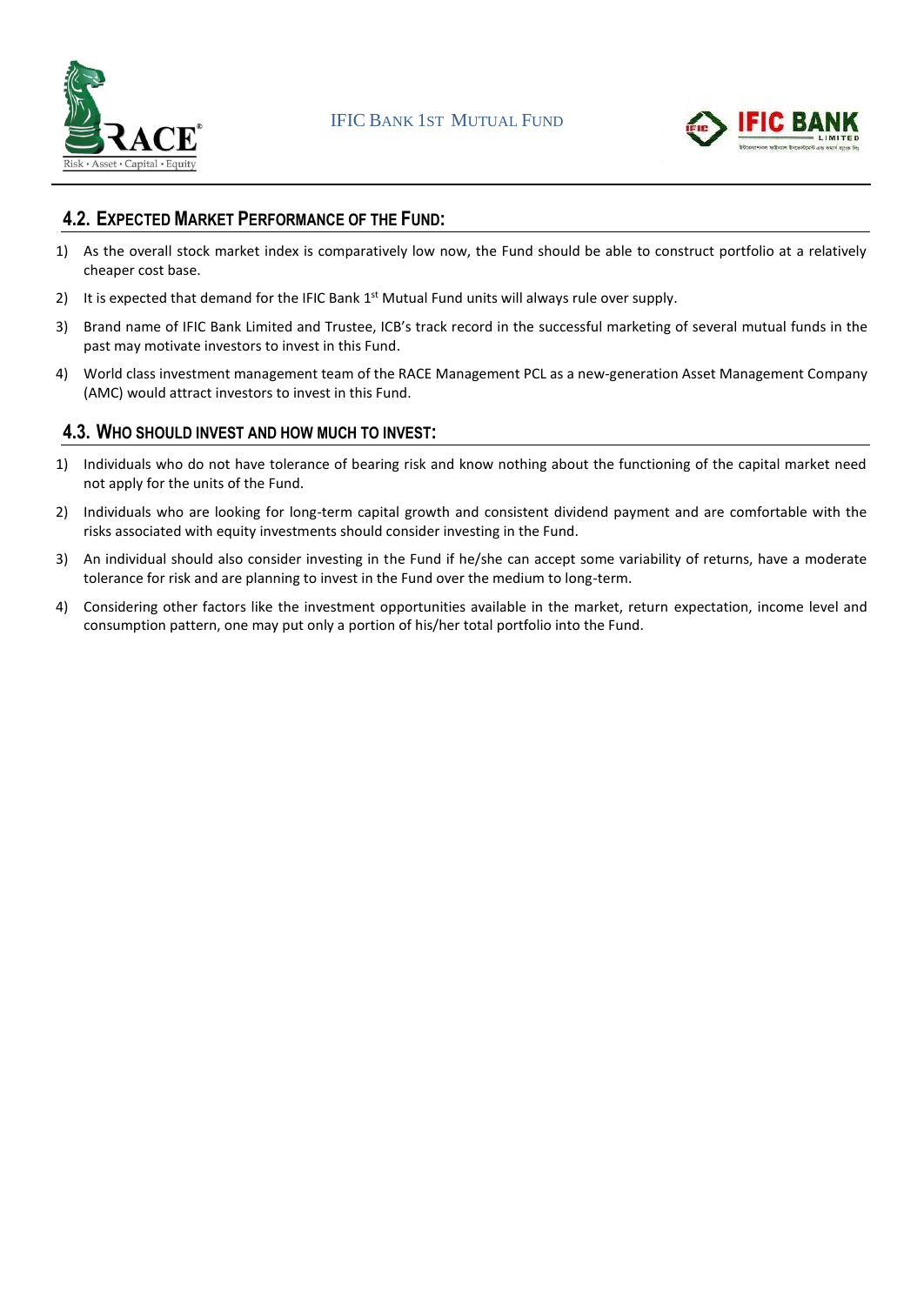



# 5. FORMATION, MANAGEMENT AND ADMINISTRATION

### **5.1. SPONSOR OF THE FUND:**

IFIC Bank Limited is a first-generation private commercial bank with 74 (seventy four) branches across various regions in Bangladesh. With its stock listed on both Dhaka and Chittagong Stock Exchanges, IFIC Bank Ltd. offers a full range of commercial banking products and services to corporate, middle-market and retail segments. Being one of the oldest private commercial banks, IFIC Bank has unique insights into the dynamics in the corporate and financial sector. The Bank strongly believes that the stock market in Bangladesh is entering a secular growth phase and is becoming an attractive destination for both savings and investment capital in Bangladesh. As a result, IFIC is increasing its presence in the Bangladeshi stock market and has recently started stock trading and brokerage services for its clients.

IFIC Bank is the first first-generation bank to sponsor a mutual fund, believing that IFIC Bank 1<sup>st</sup> Mutual Fund will play a positive role in developing the Bangladeshi Mutual Fund industry. With that in mind, IFIC Bank has appointed RACE Management PCL as the Fund Manager. RACE Management is a next-generation asset management company has successfully launched the EBL First Mutual Fund, the first-ever bank sponsored mutual fund in Bangladesh.

### **5.2. TRUSTEE & CUSTODIAN OF THE FUND:**

In order to ensure maximum trust and confidence of the investors, supervisory bodies and potential investors in the fund, the Investment Corporation of Bangladesh (ICB) will act as the Trustee and Custodian of the Fund.

The Investment Corporation of Bangladesh (ICB) was established on 01 October 1976, under "The Investment Corporation of Bangladesh" Ordinance, 1976 (No. XL of 1976) to encourage and broaden the base of investment, develop the capital market, mobilize savings, promote and establish subsidiaries for business development and provide for matters ancillary thereto. Over the years, the activities of ICB have grown manifold, particularly in Merchant Banking, Mutual Funds operations and stock brokerage activities. ICB is the biggest investment bank and the harbinger of mutual fund industry in the country. Out of country's 17 (seventeen) closed-end mutual funds, ICB and its subsidiary manage 13 (thirteen) mutual funds.

As of August 2009, ICB has acted as Trustee to the 11 debenture issuances involving Tk. 155.95 crores, issues of 8 bond issuances involving Tk. 817 crores. ICB also performed the responsibilities of trustee and custodian to 9 closed-end mutual funds of Tk. 475 crores and 2 open-end mutual funds with initial capital of Tk. 40 crores.

### **5.3. ASSET MANAGER OF THE FUND:**

RACE Management PCL (hereinafter RACE) will act as the Asset Manager of the Fund. RACE is a second-generation asset management company, receiving its Asset Management license in September 2008 after fulfilling rigorous due diligence requirements of the SEC. RACE Management has already established a successful track record by launching the first-ever commercial bank sponsored mutual fund, EBL First Mutual Fund and is the only second generation asset management company to have a mutual fund under management in Bangladesh.

**The RACE Team:** With about 30 professionals, RACE has one of the largest asset management teams in Bangladesh which includes (1) senior Bangladeshi investment professionals with world-class training and over a decade of experience in investment management and research in some of the worlds' most developed capital markets; (2) Senior Bangladeshi professionals from the local banking and financial services industry with strong operational experience and an extensive contact base among the local business community; (3) a cadre of young professionals who have gained unique insights into the local capital markets through the application of sophisticated investment techniques and on-the-ground research.

The investment management operation of RACE is managed by a team of investment professionals and is guided by an Investment Committee. The Investment Committee reviews the Fund portfolio selection process to ensure compliance with the objectives set out in the Trust Deed. In addition, the RACE Investment Committee pays special regard to guidelines regarding restriction on investments/investment limits as prescribed from time to time; these restrictions relate to single company/group investments, investments in associate companies, investments in unrated debt instruments etc. In addition, the RACE Investment Committee also reviews the portfolio periodically to assess liquidity positions and evaluate the risk parameters and will, from time to time, rebalance the portfolio.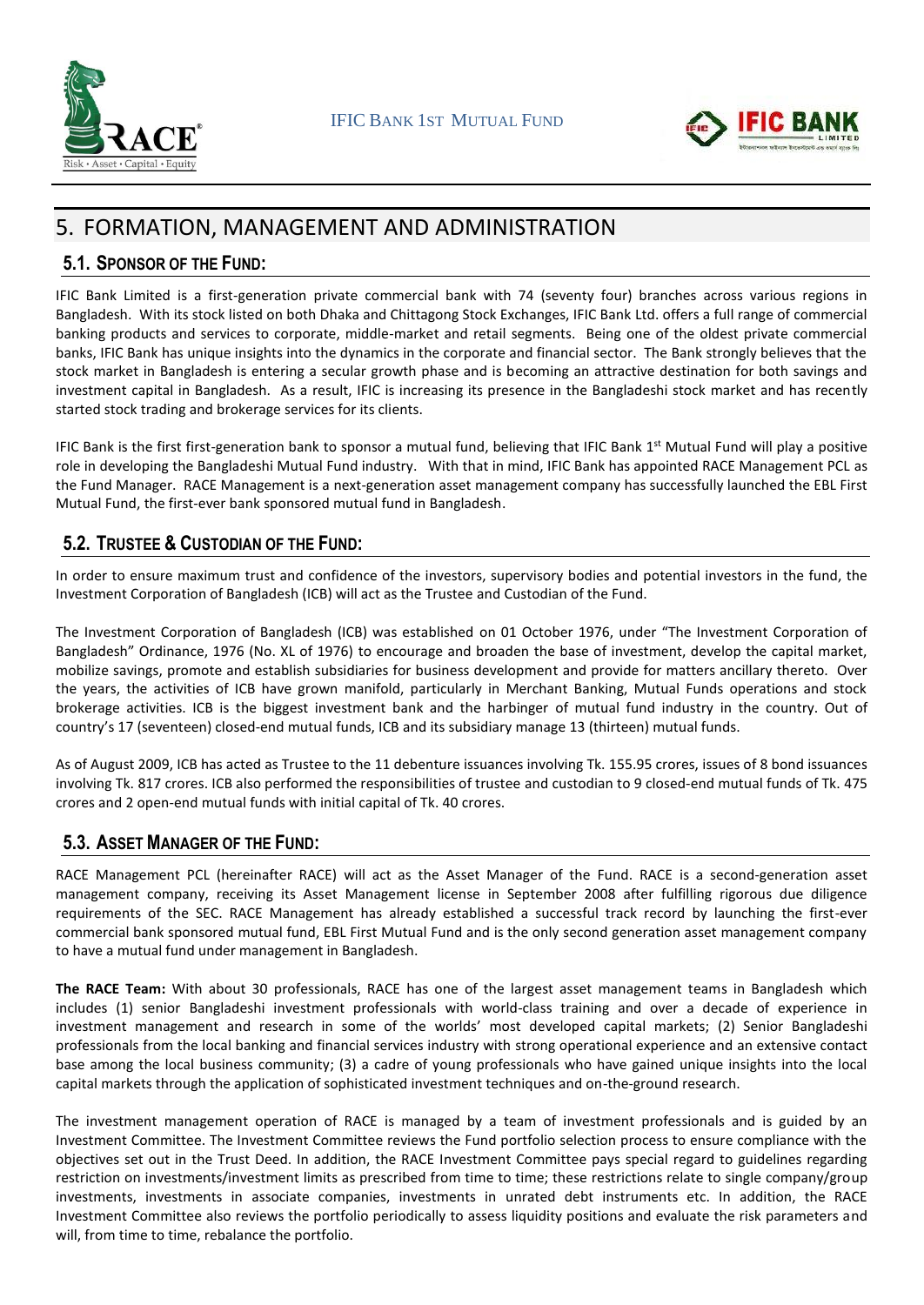



### **RACE Approach to Fund Management: Highly Process-Driven Investment Approach**

A flexible yet disciplined investment process is the hallmark of a professional investment management fund. Incorporating the intellectual capital and collective experience of the RACE's senior investment professionals, RACE has developed a 7-step investment process:

**Step 1: Universe Selection.** The first step of the investment process begins with identifying the universe of stocks. These stocks are then classified in four categories based on RACE's proprietary selection methodology.

**Step 2: Focus List.** The universe of stock is then narrowed down to build a prospective focus list. This step is usually done in phases. The first phase involves narrowing down the list through RACE's proprietary filtering process. The second phase involves narrowing the list further through the fundamental research inputs.

**Step 3: "Top Down" Analysis** involves analysis of macroeconomic trends, analysis on broad market indices, analysis of fund flow trend to formulate sector biases and sector allocations.

**Step 4: "Bottoms Up" Company Analysis**. This step involves a combination of individual security analysis based on multiple parameters, including valuation, qualitative analysis to identify business trends, competitive outlook and corporate management. These analyses are supplemented by company visits and information exchange with management.

**Step 5: Portfolio Construction.** The next step is to create an optimum portfolio with the goal of maximizing returns and minimizing risk.

**Step 6: Risk Management.** This step applies the pre-determined position limits to the portfolio, limiting sector exposure and individual stock exposure. Maintaining lower volatility is also an important concern; to this end, beta adjustment and other sophisticated risk analysis is used.

**Step 7: Trade Execution:** RACE uses a combination of quantitative strategies and market information to maximize its trade executions. To this end, RACE has selected a panel of brokers to execute its trades in an efficient and confidential manner.

### **5.4. AUDITORS:**

The Trustee, ICB has appointed Hoda Vasi Chowdhury & Co. Chartered Accountants as the Auditor of the Fund for the first year. It is one of the reputed and oldest audit firms of the country and is associated with world-renowned Deloitte Touche Tohmatsu.

The Trustee will continue to appoint the Fund Auditor throughout the tenure of the Fund.

### **5.5. LIMITATION OF EXPENSES:**

- 1) The initial issue expenses in respect of the Fund shall not exceed 5% of the Fund to be raised, the details of which are provided in this Prospectus.
- 2) The total expenses charged to the Fund except the amortization of initial issue expenses including transactions cost in the form of stock brokerage against buy and sell of securities forming a part of acquisition or disposal cost of such securities, transaction fees payable to the Custodian against acquisition or disposal of securities, CDBL Charges, listing fees payable to the stock exchanges, the annual registration fees payable to the Commission, audit fees, cost for publication of reports and periodicals, bank charge, etc., shall not exceed 4% of the weekly average net assets outstanding during any accounting year or as may be determined by the Rules.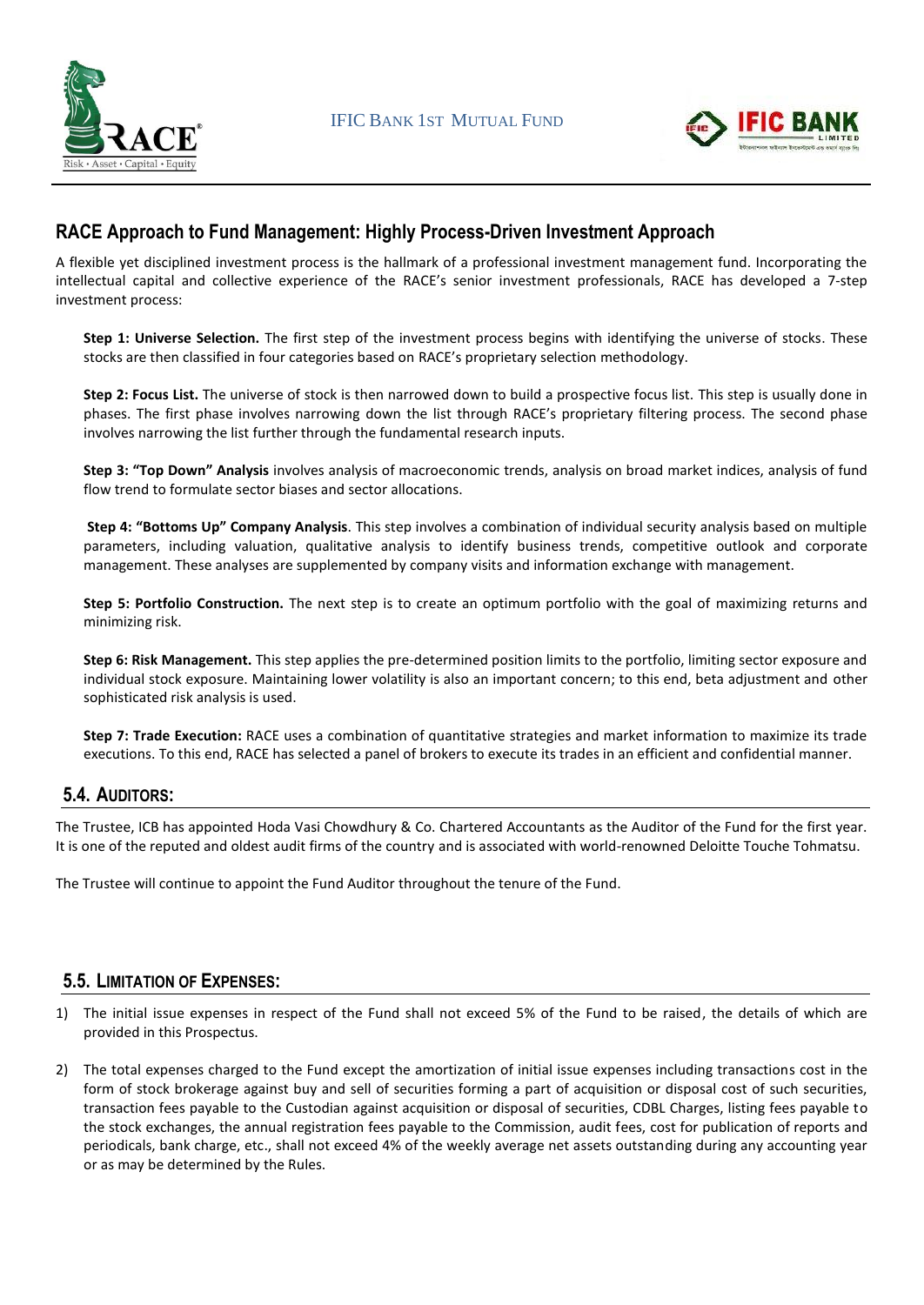



### **5.6. FEES AND EXPENSES:**

The Fund will pay the fees of Asset Management Company, the Trustee and the Custodian together with any other fees, commissions and expenses as may arise from time to time. The Fund will bear its own costs and expenses incurred/accrued in connection with its formation, promotion, registration, public offering, listing together with certain other costs and expenses incurred in its operation, including without limitation, expenses of legal and consulting services, auditing, other professional fees and expenses, brokerage, share/debenture registration expenses, guarantee or underwriting commission and fees due to the SEC. The Fund will also bear all other incidental expenses including printing, publication and stationery relating to its smooth and fair operation.

RACE has estimated the normal annual operating expenses of the Fund will not exceed 4% of the average NAV of the Fund. However, there may be variation in the actual operating expenses of the Fund. Major expenses of the Fund are detailed as follows:

**1) Issue and Formation Expenses:** Issue and formation expenses are estimated to be not over 5% of the total Fund size. The expenses will be amortized within 10 (ten) years on a straight-line method. The estimated expenses for the issue and formation of the Fund are presented below:

| 1. Banker to the issue fee/Collection Charge             | $: 0.60$ per cent |
|----------------------------------------------------------|-------------------|
| 2. Formation Fee Payable to AMC                          | $: 1.00$ percent  |
| 3. Printing & Publication                                | $: 0.60$ per cent |
| 3. Legal Expenses (Listing Fees, registration Fees etc.) | $: 1.20$ per cent |
| 4. Other expenses                                        | $: 0.80$ per cent |
| Total                                                    | $: 4.20$ per cent |

- 2) **Management Fee:** As per সিসিউসিটিজ <sup>ও</sup> এক্সচেঞ্জ িসিশন *(*সিউেযুয়াল ফান্ড*)* সিসিিালা*,* ২০০১*,* the Asset Management Company shall be paid annual management fee @ 2.50% per annum of the weekly average NAV up to Tk. 50,000,000 (Taka fifty million) and @ 2.00% per annum for additional amount of the weekly average NAV above Tk 50,000,000 (taka fifty million) up to Tk. 250,000,000 (Taka two hundred and fifty million) and @ 1.50% per annum for additional amount of the weekly average NAV above Tk 250,000,000 (Taka two hundred and fifty million) upto to Tk 500,000,000 (Taka five hundred million) and @ 1.00% per annum for additional amount of the weekly average NAV over Tk. 500,000,000 (Taka five hundred million) accrued and payable half yearly.
- 3) **Trustee Fee:** The Fund shall pay an annual trusteeship fee of 0.10% of the size of the Fund payable on a semi-annual in advance basis during the life of the Fund.
- 4) **Custodian Fee:** The Fund shall pay to the custodian i.e. ICB for safekeeping of securities @ 0.10 per cent of balance securities held by the Fund calculated on the average month end value per annum.
- 5) **CDBL Fee:** For listing with the Central Depository of Bangladesh Limited (CDBL) there are both initial and recurring expenses. An amount of Tk. 500,000 (Taka five lac) as security deposit shall be kept with the CDBL without interest during the whole life of the Fund, while an IPO fee of Tk. 250,000 (Taka two lac fifty thousand) will be paid during the public subscription. Depository connection fee is Tk. 6,000 (Taka six thousand) per annum. Annual fee on Face Value of Issued Eligible Security is Tk. 100,000 (Taka one lac). Documentation Fee is Tk. 2,500 (Taka twenty-five hundred).
- 6) **Fund Registration and Annual Fee:** The Fund has paid Tk. 2,000,000 (twenty lac, 0.20%) to the Securities and Exchange Commission (SEC) as registration fee. In addition to that the Fund will have to pay Tk. 1,000,000.00 (ten lac) ( at the rate of Tk 0.10% of the fund size) only per annum as annual fee in terms of the *সিকিউরিটিজ ও এক্সচেঞ্জ কমিশন (মিউচ্যুয়াল ফাল্ড) বিধিমালা,* ২০০১
- 7) **Listing Fee:** The usual listing fees to DSE, CSE and CDBL, annual renewal fees and other charges are to be paid by the Fund to the stock exchanges.
- 8) **Audit Fee:** The audit fee will be Tk. 30,000.00 (thirty thousand) only for the first year and Trustee will fix fees for subsequent years.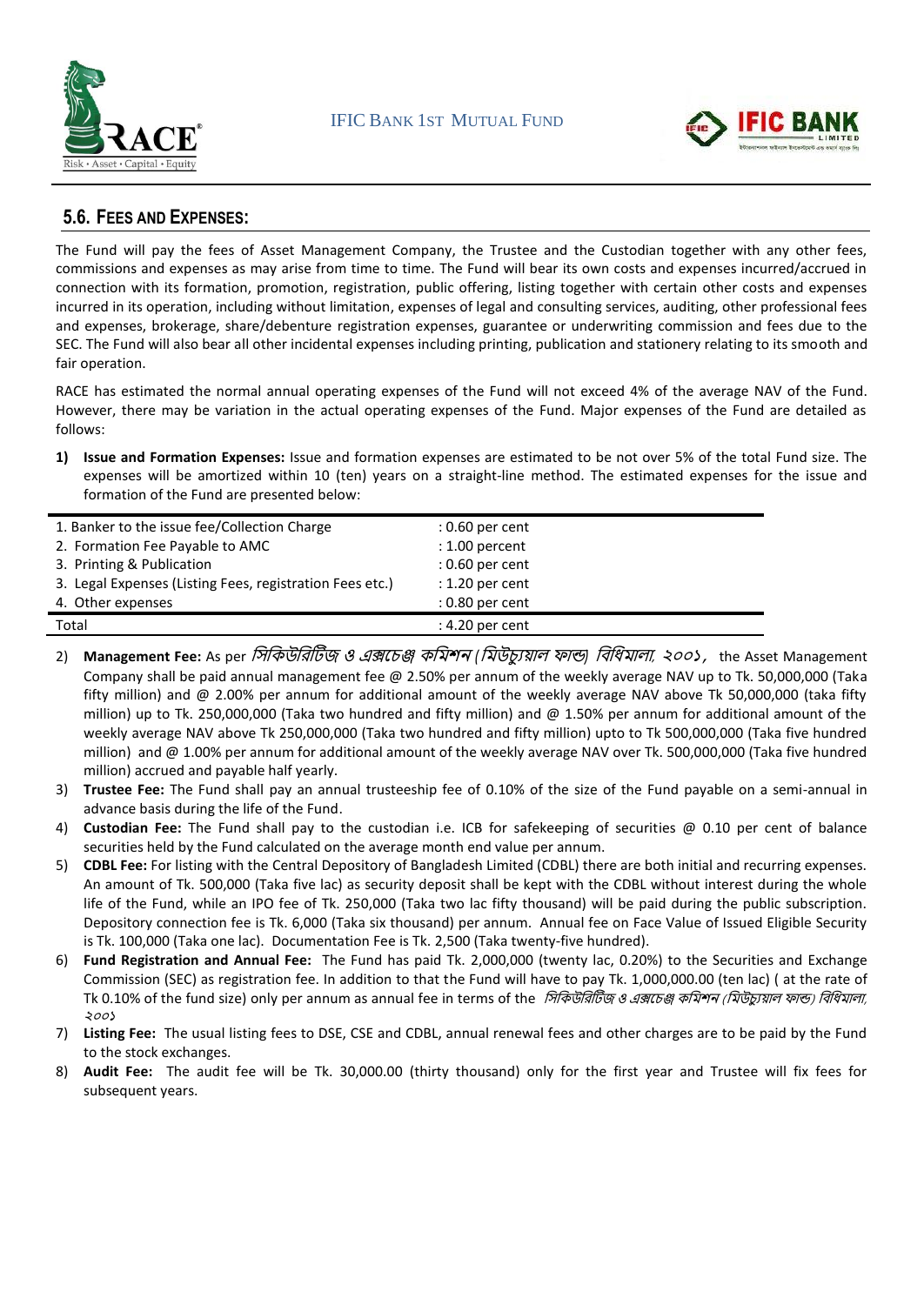



# 6. CAPITAL STRUCTURE, TAX STATUS AND RIGHTS OF UNIT HOLDERS

### **6.1. ISSUE OF UNITS:**

The paid-up capital of the Fund shall be Tk. 1,000,000,000.00 (one hundred crores) divided into 100,000,000 units of Tk. 10.00 each. The total distribution of units shall be as follows:

| <b>Subscribers</b>               | No. of units | Face Value (Tk.) | Amount (Tk.)  | <b>Remarks</b>       |
|----------------------------------|--------------|------------------|---------------|----------------------|
| Sponsor*                         | 25,000,000   | 10.00            | 250,000,000   | Subscribed           |
| Pre-IPO Placement**              | 55,000,000   | 10.00            | 550,000,000   | Subscribed           |
| Resident Bangladeshis            | 16,000,000   | 10.00            | 160,000,000   | Yet to be subscribed |
| Non-Resident Bangladeshis (NRBs) | 2,000,000    | 10.00            | 20,000,000    | Yet to be subscribed |
| <b>Reserved for Mutual Funds</b> | 2,000,000    | 10.00            | 20,000,000    | Yet to be subscribed |
| <b>Total</b>                     | 100,000,000  | 10.00            | 1,000,000,000 |                      |

\* 100% of the Sponsor's contribution amounting to Tk. 25 (twenty-five) crores is subject to a lock-in for 1 (one) year from the date of listing in the Stock Exchange(s). 10% of the Sponsor's contribution amounting to Tk. 2.5 (two-and-a-half) crores will be locked-in for the subsequent 9 years.

\*\* Institutional Investors in the Pre-IPO Placement round are subject to a 6-month lock-in effective from date of listing of IFIC Bank 1<sup>st</sup> Mutual Fund units on the Stock Exchanges.

The complete list of all institutional investors in the Pre-IPO Placement who are subject to lock-in are:

|   | <b>SI. No. Pre-IPO Insitutional Investor</b> | No. of units | Amount (Tk.) | <b>Lock-in Tenure</b> |
|---|----------------------------------------------|--------------|--------------|-----------------------|
|   |                                              |              |              |                       |
|   | <b>IFIC Bank Limited</b>                     | 25,000,000   | 250,000,000  | 1 year                |
|   | <b>IFIC Bank Limited</b>                     | 2,500,000    | 25,000,000   | 10 years              |
| 3 | DataSoft Systems Bangladesh Limited          | 100,000      | 1,000,000    | 6 months              |
| 4 | Janata Bank Ltd.                             | 150.000      | 1,500,000    | 6 months              |
|   | Madina Jute Industries Ltd.                  | 97,500       | 975,000      | 6 months              |
| 6 | Adarsha Samabya Bank                         | 190,000      | 1,900,000    | 6 months              |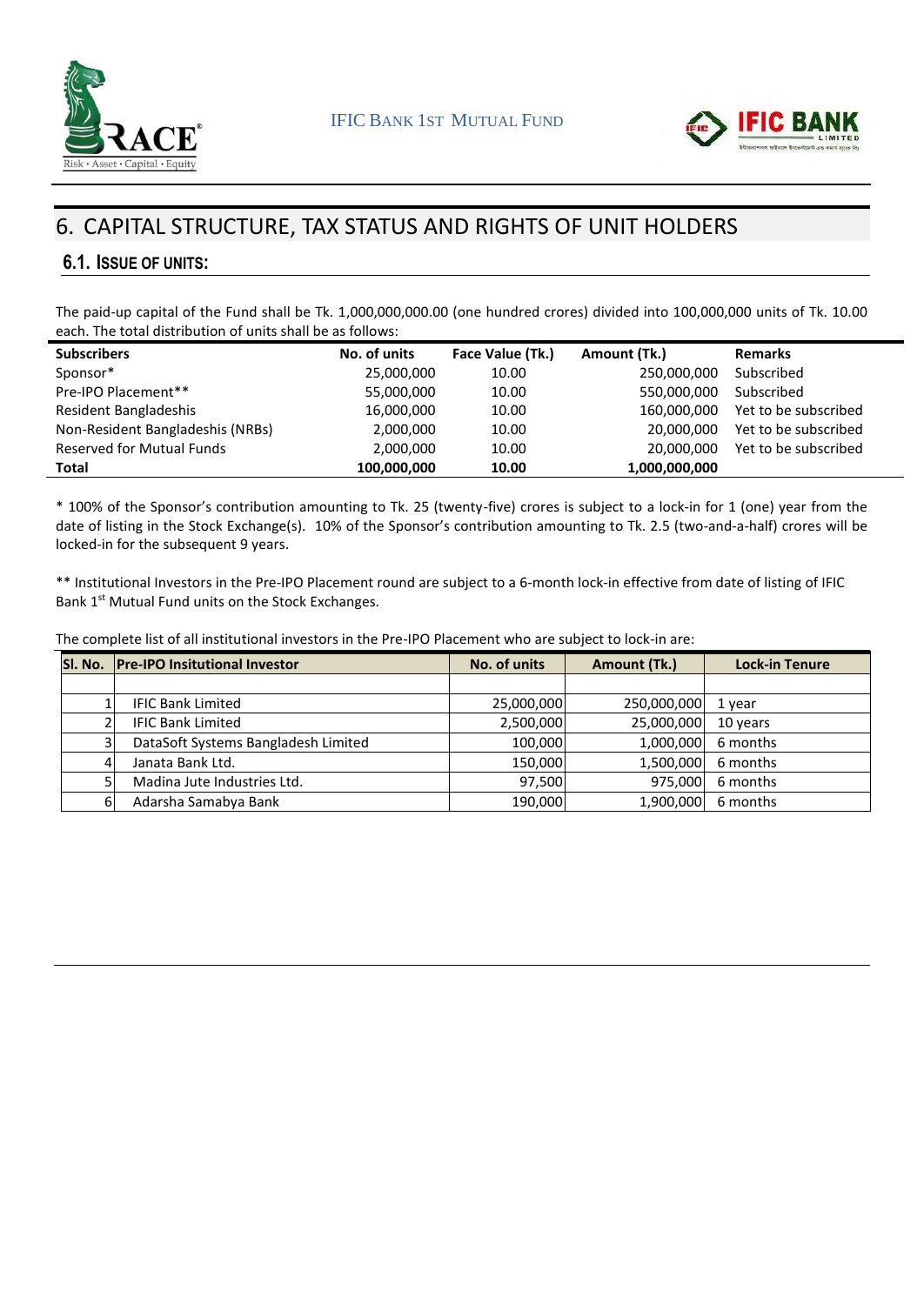



### **6.2 Pre-IPO Placement:**

#### 1) Subscription from sponsor:

IFIC Bank Limited, the Sponsor, has already subscribed Tk. 25,00,00,000.00 for 2,50,00,000 units of Tk. 10.00 each at par as per Rule 9 of the *সিকিউরিটিজ ও এক্সচেঞ্জ কমিশন (মিউচ্যুয়াল ফান্ড) বিধিমালা, ২০০*১

2) The following institutions have subscribed Tk. 550,000,000/- (fifty five crores) for 55,000,000 (five crores and fifty lac) units with each unit worthTk. 10.00 (Taka ten) at par:

|    | SI. No. Pre-IPO Investor                      | No. of units | Amount (Tk.) |
|----|-----------------------------------------------|--------------|--------------|
|    |                                               |              |              |
|    | AB Bank Ltd. (Portfolio)                      | 5,250,000    | 52,500,000   |
|    | Bangladesh Mutual Securities Ltd. (Portfolio) | 6,000,000    | 60,000,000   |
| 31 | DataSoft Systems Bangladesh Limited           | 100,000      | 1,000,000    |
| 4  | Equity Partners Ltd. (Portfolio)              | 10,000,000   | 100,000,000  |
| 5  | Janata Bank Ltd.                              | 150,000      | 1,500,000    |
| 6  | Lanka Bangla Finance Ltd. (Portfolio)         | 7,000,000    | 70,000,000   |
| 7  | Prime Finance and Investment Ltd. (Portfolio) | 9,000,000    | 90,000,000   |
| 8  | Southeast Bank Ltd. (Portfolio)               | 9,500,000    | 95,000,000   |
| 9  | Standard Bank Ltd. (Portfolio)                | 8,000,000    | 80,000,000   |
|    | Total:                                        | 55,000,000   | 550,000,000  |

#### 3) Public Offer:

10% of the Public Offer i.e. 2,000,000 units of Tk. 10 each totaling Tk. 20,000,000 are being offered to the non-resident Bangladeshis (NRBs), 10% i.e. 2,000,000 units of Tk. 10 each totaling Tk. 20,000,000 are being reserved for Mutual Funds and the remaining 16,000,000 units of Tk. 10 each amounting to Tk. 160,000,000 are being offered to the Resident Bangladeshis for subscription in cash in full on application.

### **6.3 TAX EXEMPTION:**

Investment in this Fund by individual investors will enjoy tax exemption benefit under section 44(2) of the Income Tax Ordinance, 1984.

### **6.4 RIGHTS OF THE UNIT HOLDERS:**

- 1) Unit holders of the Fund have a proportionate right in the beneficial ownership of the assets of the Fund.
- 2) Dividend: All the unit holders have equal but proportionate right with respect to dividend. Dividend will be paid in Bangladeshi Taka only.
- 3) Transfer of units: Units are transferable. The transfer will be made by CDBL under electronic settlement process.
- 4) Voting Right: All the unit holders shall have usual voting rights. Voting right can be exercised in person or by proxy in a meeting held in connection with any proposal to amend the characteristics of the Fund or any other agenda of meeting called by the trustee in the circumstances mentioned in the trust deed or the *সিকিউরিটিজ ও এক্সচেঞ্জ কমিশন (মিউচুয়োল ফান্ড)* সিসিিালা, ২০০১. In case of show of hands, every unit holder present in person or/and by proxy shall have only one vote and on a poll, every unit holder present in person and/or by a proxy shall have one vote for every unit of which he /she is the holder.
- 5) Encashment: The units will be listed with DSE and CSE. So investment in this Fund will easily be encashable.

### **6.5 BENEFICIAL INTEREST:**

1) Ownership: The unit holders shall preserve only the beneficial interest in the trust properties on pro rata basis of their ownership of the Fund.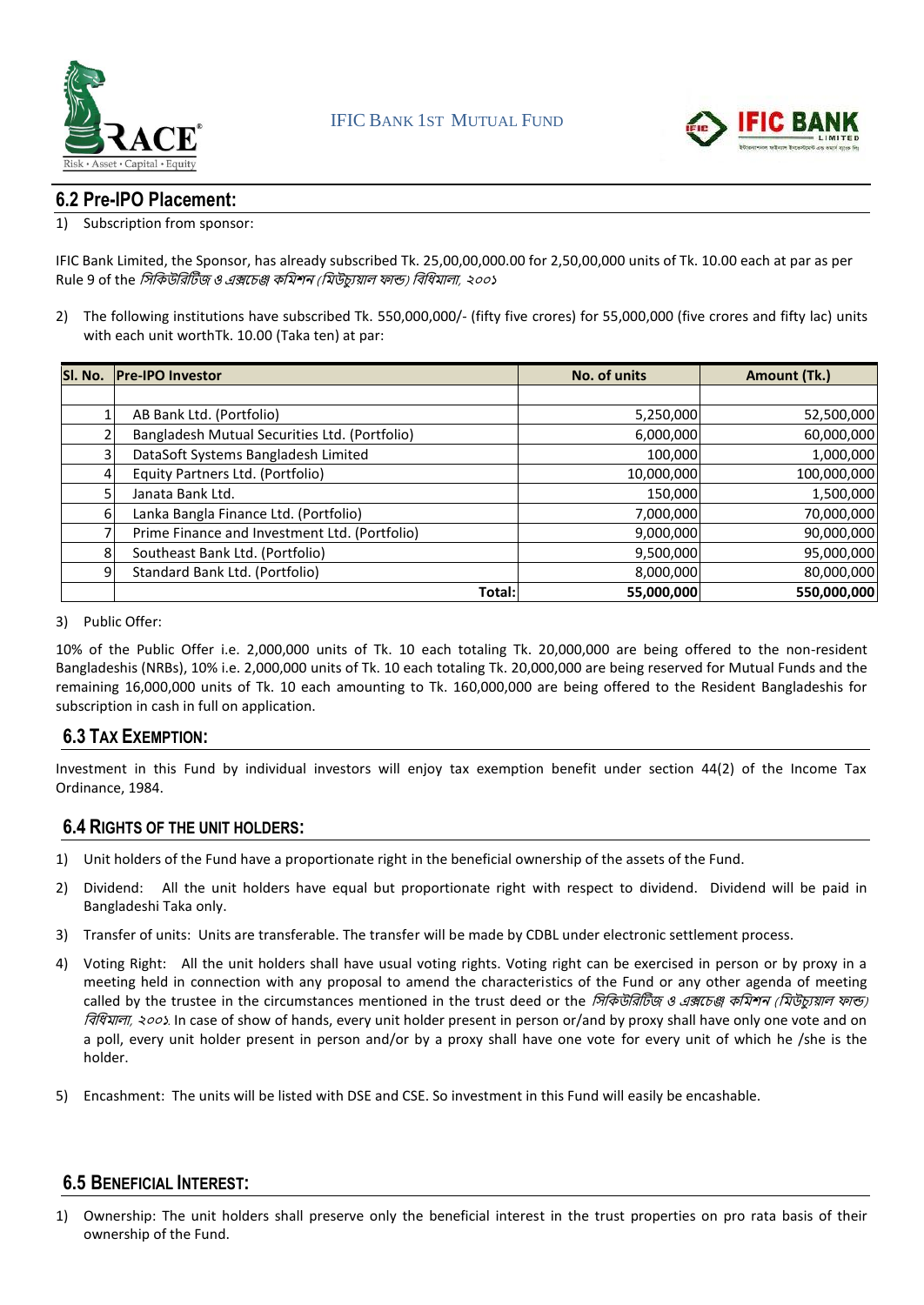



- 2) Periodic Information: All the unit holders of the Fund shall have the right to receive the Annual Report & Audited Accounts of the Fund. Moreover, NAV of the Fund will be informed to the unit holders on a quarterly basis through DSE/CSE and newspaper(s).
- 3) Accounts and Information: The Fund's financial year will be closed on June 30 every year. Annual report or major head of Income & Expenditure A/C and Balance Sheet in line with schedule VI of the *সিকিউরিটিজ ও এক্সচেঞ্জ কমিশন (মিউচ্যুয়াল ফান্ড)* সিসিিালা, ২০০১ will be published within 45 (forty five) days from the closure of each accounting year.

Furthermore, the NAV, NAV per unit, any suspension or alteration of the calculation of NAV of the Fund will be published / notified to the DSE and CSE by the Asset Management Company.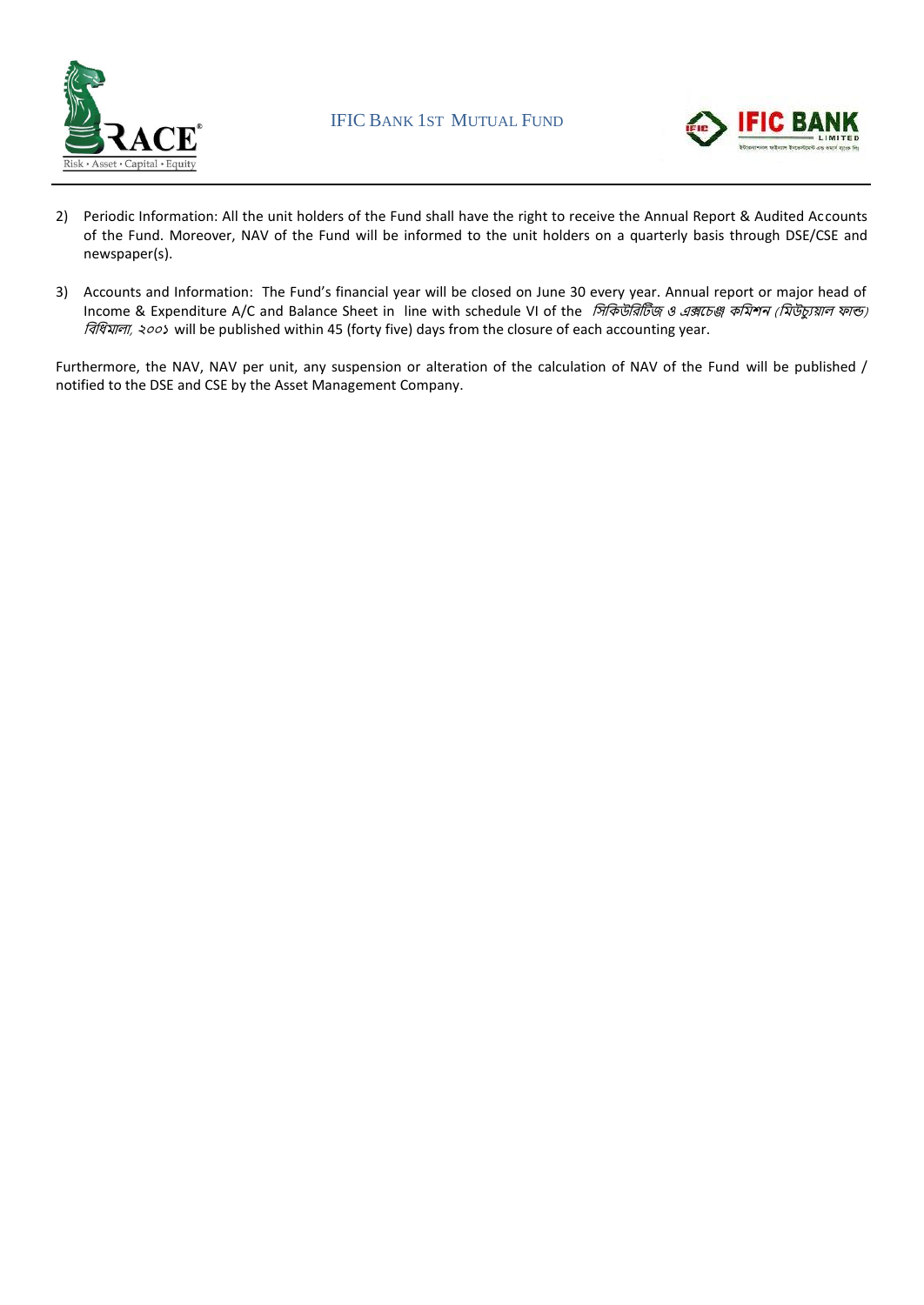

### IFIC BANK 1ST MUTUAL FUND



|                                                                                                                                                                 | INTERESTED PERSONS ARE ENTITLED TO A PROSPECTUS, IF THEY SO DESIRE, AND THAT COPIES OF PROSPECTUS MAY BE OBTAINED FROM THE ASSET MANAGEMENT COMPANY |              |                                  |  |                           |                     |                  |  |           |                                                    |
|-----------------------------------------------------------------------------------------------------------------------------------------------------------------|-----------------------------------------------------------------------------------------------------------------------------------------------------|--------------|----------------------------------|--|---------------------------|---------------------|------------------|--|-----------|----------------------------------------------------|
|                                                                                                                                                                 |                                                                                                                                                     |              | <b>Application Form</b>          |  |                           |                     |                  |  |           |                                                    |
|                                                                                                                                                                 |                                                                                                                                                     |              |                                  |  | IFIC BANK 1ST MUTUAL FUND |                     |                  |  |           |                                                    |
|                                                                                                                                                                 |                                                                                                                                                     |              |                                  |  |                           |                     |                  |  |           |                                                    |
|                                                                                                                                                                 | APPLICATION FOR UNITS BY INVESTORS OTHER THAN NON RESIDENT BANGLADESHI(S)                                                                           |              |                                  |  |                           |                     |                  |  |           |                                                    |
| Warning: Please read the instructions on the back of the form. Incorrectly filled applications may be rejected                                                  |                                                                                                                                                     |              |                                  |  |                           |                     |                  |  |           |                                                    |
| <b>RACE Management PCL</b>                                                                                                                                      |                                                                                                                                                     |              |                                  |  |                           |                     |                  |  |           |                                                    |
| Corporate Office                                                                                                                                                |                                                                                                                                                     |              |                                  |  |                           |                     | Banker's Sl. No. |  |           |                                                    |
| Akram Tower, Suite 03,                                                                                                                                          |                                                                                                                                                     |              |                                  |  |                           |                     |                  |  |           |                                                    |
| 199 Shaheed Syed Nazrul Islam Sarani                                                                                                                            |                                                                                                                                                     |              |                                  |  |                           |                     |                  |  |           |                                                    |
| (Old: 15/5 Bijoy Nagar), Dhaka-1000                                                                                                                             |                                                                                                                                                     |              |                                  |  |                           |                     |                  |  |           |                                                    |
|                                                                                                                                                                 |                                                                                                                                                     |              | (Please fill in CAPITAL letters) |  |                           |                     |                  |  |           |                                                    |
| Dear Sir,                                                                                                                                                       |                                                                                                                                                     |              |                                  |  |                           |                     |                  |  |           |                                                    |
|                                                                                                                                                                 |                                                                                                                                                     |              |                                  |  |                           |                     |                  |  |           |                                                    |
| I/We apply for and request you to allot me/us the  number of Units and I/we agree to accept the same or any smaller number that may be allotted to              |                                                                                                                                                     |              |                                  |  |                           |                     |                  |  |           |                                                    |
| me/us upon terms of the Fund's approved Prospectus and subject to the Fund's Deed of Trust. Further, I/we authorize you to place my/our name(s) on the          |                                                                                                                                                     |              |                                  |  |                           |                     |                  |  |           |                                                    |
| Register of Member(s) of the Fund and deposit the said units to my/our Depository (BO) Account and/or a crossed (A/C Payee Only) cheque in respect of any       |                                                                                                                                                     |              |                                  |  |                           |                     |                  |  |           |                                                    |
| Application money refundable by post/courier at my/our risk to the first applicant's address stated below:                                                      |                                                                                                                                                     |              |                                  |  |                           |                     |                  |  |           |                                                    |
|                                                                                                                                                                 |                                                                                                                                                     |              |                                  |  |                           |                     |                  |  |           |                                                    |
| 1. Number of Units _________________________________ of Tk 10/- each at par.<br>2. Amount of Tk (in figure) ______________ Taka (in words) _____________        |                                                                                                                                                     |              |                                  |  |                           |                     |                  |  |           |                                                    |
|                                                                                                                                                                 |                                                                                                                                                     |              |                                  |  |                           |                     |                  |  |           | only deposited via Cash/Cheque/Draft/Pay Order No. |
| _______________________date _____________, 2009 drawn on _____                                                                                                  |                                                                                                                                                     |              |                                  |  | Bank,                     |                     |                  |  |           | Branch.                                            |
| 3. Depository (BO) Account No:                                                                                                                                  |                                                                                                                                                     |              |                                  |  |                           |                     |                  |  |           |                                                    |
|                                                                                                                                                                 |                                                                                                                                                     |              |                                  |  |                           |                     |                  |  |           |                                                    |
| (If you do not mention your valid BO Account number, your application will be treated as invalid)                                                               |                                                                                                                                                     |              |                                  |  |                           |                     |                  |  |           |                                                    |
| 4. I/we fully agree to fully abide by the instructions given therein.                                                                                           |                                                                                                                                                     |              |                                  |  |                           |                     |                  |  |           |                                                    |
| 5. Particulars of Applicant(s):                                                                                                                                 |                                                                                                                                                     |              |                                  |  |                           |                     |                  |  |           |                                                    |
| Sole/First Applicant: Mr. /Mrs/Ms.                                                                                                                              |                                                                                                                                                     |              |                                  |  |                           |                     |                  |  |           |                                                    |
| Father's/Husband's Name:                                                                                                                                        |                                                                                                                                                     |              |                                  |  |                           |                     |                  |  |           |                                                    |
| Mother's Name:                                                                                                                                                  |                                                                                                                                                     |              |                                  |  |                           |                     |                  |  |           |                                                    |
| Postal Address:                                                                                                                                                 |                                                                                                                                                     |              |                                  |  |                           |                     |                  |  |           |                                                    |
| Occupation:                                                                                                                                                     |                                                                                                                                                     | Nationality: |                                  |  |                           | Telephone (if any): |                  |  |           |                                                    |
| For refund warrant (Application will not be treated as valid if anyone uses a non-scheduled bank. To avoid this complication investors are requested not to use |                                                                                                                                                     |              |                                  |  |                           |                     |                  |  |           |                                                    |
| the name of any non-scheduled bank) Please write the correct and full name of bank and branch:                                                                  |                                                                                                                                                     |              |                                  |  |                           |                     |                  |  |           |                                                    |
| For refund warrant: Applicant's Bank A/C. No.:                                                                                                                  |                                                                                                                                                     |              |                                  |  |                           |                     |                  |  |           |                                                    |
| Name of the Bank:                                                                                                                                               |                                                                                                                                                     |              |                                  |  |                           | Branch:             |                  |  |           |                                                    |
|                                                                                                                                                                 |                                                                                                                                                     |              |                                  |  |                           |                     |                  |  |           |                                                    |
| Second Applicant: Mr. /Mrs/Ms.                                                                                                                                  |                                                                                                                                                     |              |                                  |  |                           |                     |                  |  |           |                                                    |
| Father's/Husband's Name:                                                                                                                                        |                                                                                                                                                     |              |                                  |  |                           |                     |                  |  |           |                                                    |
| Mother's Name:                                                                                                                                                  |                                                                                                                                                     |              |                                  |  |                           |                     |                  |  |           |                                                    |
| Postal Address:                                                                                                                                                 |                                                                                                                                                     |              |                                  |  |                           |                     |                  |  |           |                                                    |
|                                                                                                                                                                 |                                                                                                                                                     |              |                                  |  |                           | Nationality:        |                  |  |           |                                                    |
|                                                                                                                                                                 |                                                                                                                                                     |              |                                  |  |                           |                     |                  |  |           |                                                    |
| Occupation:                                                                                                                                                     |                                                                                                                                                     |              |                                  |  |                           |                     |                  |  |           |                                                    |
|                                                                                                                                                                 |                                                                                                                                                     |              |                                  |  |                           |                     |                  |  |           |                                                    |
|                                                                                                                                                                 |                                                                                                                                                     |              |                                  |  |                           |                     |                  |  |           |                                                    |
| of Tk.10 each on this form.                                                                                                                                     |                                                                                                                                                     |              |                                  |  |                           |                     |                  |  |           |                                                    |
| 7. Specimen Signature(s)                                                                                                                                        |                                                                                                                                                     |              |                                  |  |                           |                     |                  |  |           |                                                    |
|                                                                                                                                                                 |                                                                                                                                                     |              | NAME IN BLOCK LETTERS            |  |                           |                     |                  |  | SIGNATURE |                                                    |
| 1.Sole/First Applicant                                                                                                                                          |                                                                                                                                                     |              |                                  |  |                           |                     |                  |  |           |                                                    |
| 2. Second Applicant                                                                                                                                             |                                                                                                                                                     |              |                                  |  |                           |                     |                  |  |           |                                                    |

#### *BANKER'S ACKNOWLEDGEMENT*

| Certified that this Bank has received Tk. |  | word<br>(in                     |                                                       | only from Mr./Mrs./Ms. |
|-------------------------------------------|--|---------------------------------|-------------------------------------------------------|------------------------|
|                                           |  | being the application money for | number of ordinary units of IFIC BANK 1 <sup>ST</sup> |                        |

**MUTUAL FUND**.

**Seal and Date Banker's SL. No. Authorized Signature** (Name & Designation)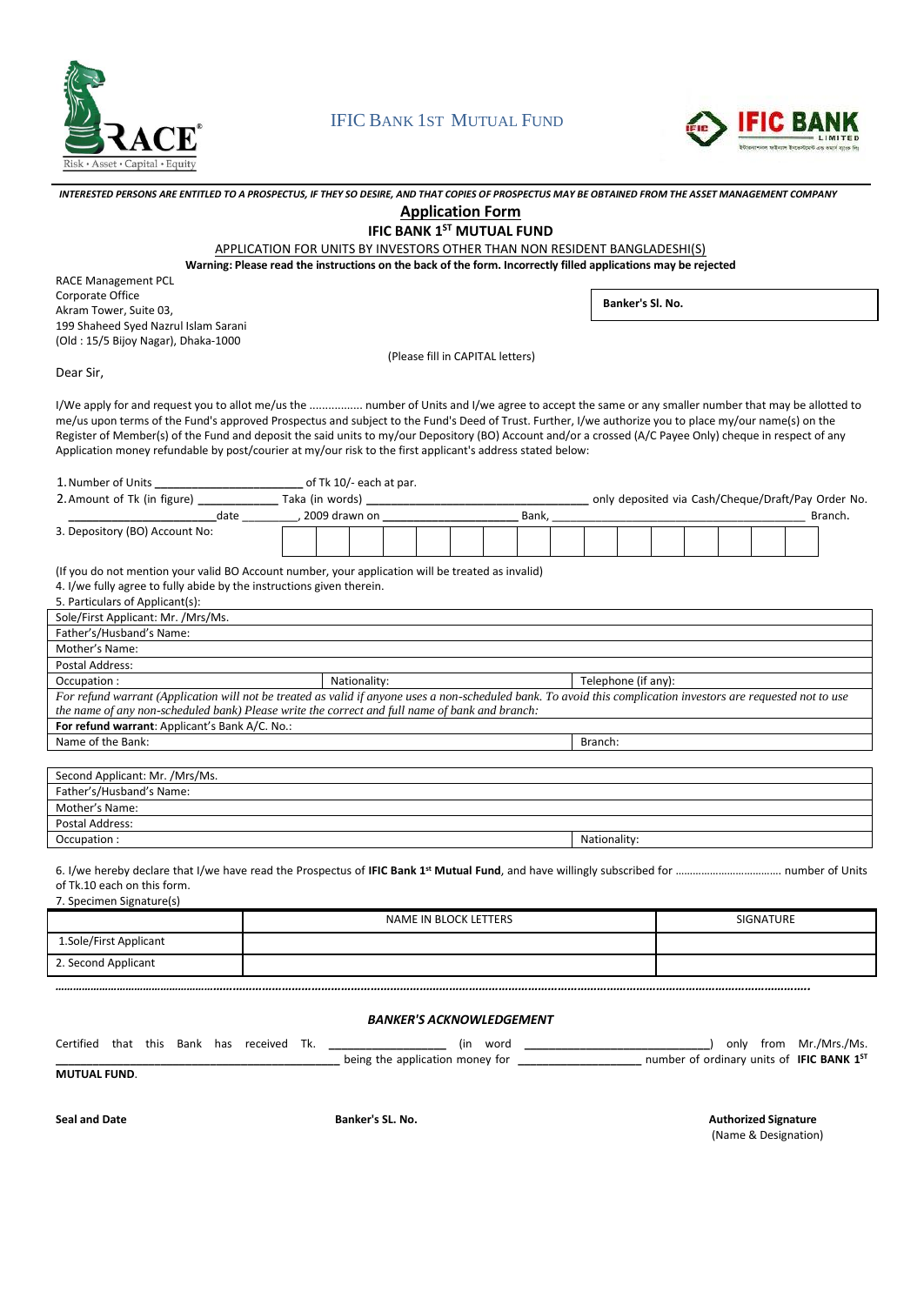



### **IFIC BANK 1 ST MUTUAL FUND Instructions**

- 1. As per provision of *ডিপজিটরি আইন, ১৯৯৯* and Regulations made there under Mutual Fund units will only be issued in dematerialized condition. Please mention your Depository (BO) account number on the application form. If you do not mention your valid Depository (BO) account number, your application will be treated invalid.
- 2. All information must be typed or written in full (in block letters) in English or in Bengali and must NOT be abbreviated.
- 3. Application must be made on the Fund's printed form/photocopy or typed copy/hand written form thereof.
- 4. Application must not be for less than **500** units and must be for a multiple of **500** units. Any application not meeting this criterion will not be considered for allotment purpose.
- 5. Remittance for the full amount of units must accompany each application and must be forwarded to any of the Bankers to the Issue. Remittance should be in the form of cash/cheque/bank draft/pay order payable to one of the Bankers to the Issue A/C "IFIC BANK 1<sup>ST</sup> MUTUAL FUND" and crossed "A/C PAYEE ONLY" and must be drawn on a bank in the same town as the bank to which the application form has been sent.
- 6. In the case of a Joint Application Form, the Allotment Letter will be dispatched to the person whose name appears first on this Application Form and where any amount is refundable in whole or in part the same will be refunded by Account Payee cheque by post/courier service to the person named first on this Application Form in the manner prescribed in the prospectus.
- 7. Joint Application form for more than two persons will not be accepted. In case of joint application, each party must sign the Application Form.
- 8. Application must be in full name of individuals or companies or societies or trusts and not in the name of firms, minors or persons of unsound mind. Application from financial and market intermediary companies and Private Company must be accompanied by Memorandum and Articles of Association and Certificate of Incorporation.
- **9. An applicant can NOT submit more than two applications, one in his/her own name and another jointly with another person. In case an applicant makes more than two applications, all applications will be treated as invalid and will not be considered for allotment purpose. In addition, whole or part of application money may be forfeited by the Commission.**
- 10. No receipt will be issued for the payment made with the Application, but the bankers will issue a provisional acknowledgement to the issue for application lodged with them.
- 11. In the case of non-allotment of units, refund amount of those applicants will be directly credited to the respective bank account as specified in the respective Public Offer Application Forms, subject to the condition 9 above.
- 12. Allotment shall be made solely in accordance with the instructions of the SEC.
- 13. Making of any false statement in the application or supplying of incorrect information therein or suppressing any relevant information shall make the Application liable to rejection and subject to forfeiture of Application money and/or forfeiture of the unit before or after issuance of the same by the Asset Management Company. The said forfeited Application money or unit will be deposited in account specified by the SEC. This may be in addition to any other penalties as may be provided for by law.
- 14. Applications, which do not meet the above requirements, or Applications, which are incomplete, shall NOT be considered for allotment purpose.
- 15. The bankers to the issue shall be obliged to receive the A/C payee cheque(s) on the closing day of the subscription of the PUBLIC OFFER.
- **16. No sale of securities shall be made, nor shall any money be taken from any person, in connection with such sale until 25 (twenty five) days after the prospectus has been published.**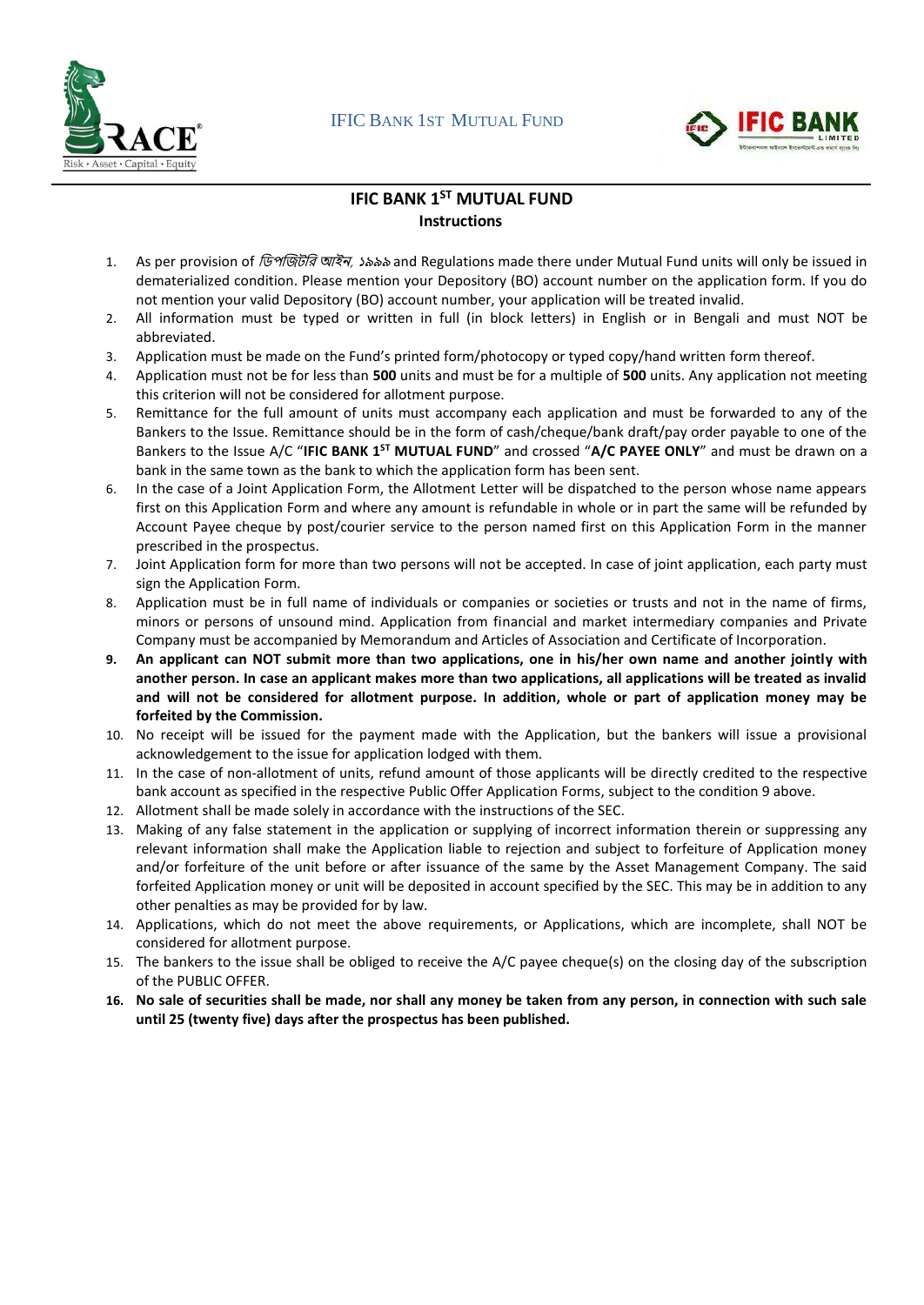

### IFIC BANK 1ST MUTUAL FUND



**National Bank Limited**

1. Bangshal Road Branch, Dhaka 2. Babubazar Branch, Dhaka<br>3. Dilkusha Branch, Dhaka 3. Dilkusha Branch, Dhaka<br>4. Flephant Road Branch J 4. Elephant Road Branch, Dhaka 5. Foreign Ex. Branch, Dhaka 6. Gulshan Branch, Dhaka<br>7 Imamgani Branch, Dhal 7. Imamganj Branch, Dhaka<br>8. Dhanmondi Branch, Dhak 8. Dhanmondi Branch, Dhaka<br>9. Kawran Bazar Branch, Dhak 9. Kawran Bazar Branch, Dhaka<br>10 Motijbeel Branch, Dhaka 10. Motijheel Branch, Dhaka 11. Mohakhali Branch, Dhaka<br>12. Malibagh Branch, Dhaka 12. Malibagh Branch, Dhaka<br>13 Mirnur Branch, Dhaka 13. Mirpur Branch, Dhaka<br>14. Z H Sikder M. C. Branc 14. Z H Sikder M. C. Branch, Dhaka<br>15. Islampur Branch, Dhaka 15. Islampur Branch, Dhaka<br>16. Uttara Branch. Dhaka 16. Uttara Branch, Dhaka<br>17. North Brook Hall Bran 17. North Brook Hall Branch, Dhaka<br>18. Lake Circus Branch, Dhaka 18. Lake Circus Branch, Dhaka<br>19 Mohammadour Branch D 19. Mohammadpur Branch, Dhaka<br>20. Pragati Sarani Branch, Dhaka 20. Pragati Sarani Branch, Dhaka

21. Jatrabari Branch, Dhaka<br>22. Gazinur Branch Gazinur 22. Gazipur Branch, Gazipur 23. Savar Bazar Branch, Savar, Dhaka<br>24 Narayangani Branch, Narayangon 24. Narayanganj Branch, Narayangonj<br>25. Pagla Bazar Branch, Narayangoni 25. Pagla Bazar Branch, Narayangonj

26. Sylhet Branch, Sylhet<br>27 Agrabad Branch, Chit Agrabad Branch, Chittagong 28. Khatunganj Branch, Chittagong<br>29. Lubilee Road Branch, Chittagoni 29. Jubilee Road Branch, Chittagong<br>30. Sheikh Mujib Road Branch, Chitt 30. Sheikh Mujib Road Branch, Chittagong

**Premier Bank Limited** 1. Dilkusha Branch, Dhaka 2. Gulshan Branch, Dhaka 3. Banani Branch, Dhaka<br>4. Ashugoni Branch, Brah

5. Kawran Bazar, Dhaka 6. Motijheel Branch, Dhaka. 7. Dhanmondi Branch, Dhaka<br>8. Elenhant Road Branch, Dha 8. Elephant Road Branch, Dhaka

9. Uttara Branch, Dhaka 10. Dhaka EPZ, Dhaka.

**Southeast Bank Limited** 1. Principal Branch, Dhaka<br>2. Corporate Branch, Dhak 2. Corporate Branch, Dhaka 3. Dhanmondi Branch, Dhaka<br>4. Kakrail Branch, Dhaka 4. Kakrail Branch, Dhaka 5. Uttara Branch, Dhaka<br>6. Gulshan Branch, Dhak 6. Gulshan Branch, Dhaka 7. Bangshal Branch, Dhaka 8. Motijheel Branch, Dhaka<br>9. Marabad Branch, Chittago 9. Agrabad Branch, Chittagong 10. Jubilee Road Branch, Chittagong

31. Pahartali Branch, Chittagong 32. Narsingdi Branch, Narsingdi 33. Tangail Branch, Tangail<br>34. Khulna Branch. Khulna 34. Khulna Branch, Khulna<br>35. Rangpur Branch, Rang 35. Rangpur Branch, Rangpur<br>36. Bogra Branch. Bogra 36. Bogra Branch, Bogra<br>37. Raishahi Branch, Rais 37. Rajshahi Branch, Rajshahi 38. Barisal Branch, Barisal<br>39. Comilla Branch. Comilla Comilla Branch, Comilla

4. Ashugonj Branch, Brahmanbaria

11. Islami Banking Branch, Mohakhali 12. Islami banking Branch, Sylhet 13. Khulna Branch, Khulna 14. Kakrail Branch, Dhaka 15. Rajshahi Branch, Rajshahi<br>16. Tongi Branch, Gazipur 16. Tongi Branch, Gazipur<br>17. Joydebpur Branch, Ga Joydebpur Branch, Gazipur 18. Rokeya Sarani Branch, Dhaka

#### **BANKERS TO THE ISSUE**

|--|

- 1. Head Office, NSC Tower, Dhaka
- 2. Local Office, Naya Paltan, Dhaka<br>3. Chittagong Branch Agrabad Chi
- 3. Chittagong Branch, Agrabad, Chittagong
- 4. Rajshahi Branch, Shaheb Bazar, Rajshahi
- 5. Khulna Branch, Shilpa Bank Bhaban, Khulna
- 6. Barisal Branch, Hemayet Uddin Road, Barisal<br>7. Sylhet Branch, Jail Road, Sylhet
- 7. Sylhet Branch, Jail Road, Sylhet<br>8. Bogra Branch, Baragola, Bogra
- 8. Bogra Branch, Baragola, Bogra

#### **Dhaka Bank Limited**

- 1. Local Office, Motijheel, Dhaka<br>2. Uttara Branch, Dhaka
- 2. Uttara Branch, Dhaka
- 
- 3. Bangshal Branch, Dhaka 4. Foreign Exchange Branch, Motijheel, Dhaka
- 5. Amin Bazar Branch, Savar, Dhaka
- 6. Imamgonj Branch, Dhaka
- 7. Dhanmondi Branch, Dhaka
- 8. Islami Banking Branch, Motijheel, Dhaka
- 9. Islampur Branch, Dhaka<br>10. Karwanbazar Branch, Dh
- 10. Karwanbazar Branch, Dhaka
- 11. Laldighirpar Branch, Sylhet
- 12. Narayangonj Branch, Narayanganj
- 13. Agrabad Branch, Chittagong<br>14. Lubilee Road branch, Chittago
- 14. Jubilee Road branch, Chittagong
- 15. Khatungonj Branch, Chittagong
- 16. Cox's Bazaar Branch, Cox's Bazaar

#### **Trust Bank Limited**

- 1. Principal Branch, Dhaka
- 2. SKB Branch, Dhaka
- 3. Agrabad Branch, Chittagong
- 4. Dhanmondi Branch, Dhaka<br>5. Gulshan Corp. Branch. Dhak
- 
- 5. Gulshan Corp. Branch, Dhaka<br>6. Dilkusha Corp. Branch, Dhaka 6. Dilkusha Corp. Branch, Dhaka
- 7. Millenium Crop. Branch, Dhaka<br>8. Uttara Corporate Branch. Dhak
- Uttara Corporate Branch, Dhaka
- 9. Mirpur Branch, Dhaka<br>10. Kawran Bazar Branch.
- 10. Kawran Bazar Branch, Dhaka<br>11. CDA Avenue Branch, Chittago
- CDA Avenue Branch, Chittagong
- 12. Sylhet Corporate Branch, Sylhet<br>13. Naravangoni Branch, Naravango
- 13. Narayangonj Branch, Narayangonj
- 14. Khulna Branch, Khulna
- 15. Feni Branch, Feni<br>16. Khatungani Branc
- 16. Khatunganj Branch, Chittagong
- 17. Naval base, Chittagong
- 18. Shahjalal Uposhohor Branch, Sylhet
- 19. Kafrul Branch, Dhaka<br>20. Lubilee Road, Branch
- Jubilee Road, Branch

#### **Eastern Bank Limited**

- 1. Principal Branch, Dilkusha, Dhaka
- 2. Motijheel Branch, Motijheel, Dhaka
- 3. Mirpur Branch, Dhaka
- 4. Bashundhara Branch, Dhaka
- 5. Shamoli Branch, Dhaka<br>6. Narayangoni, Branch
- 6. Narayangonj, Branch<br>7. Agrabad Branch, Chit
- Agrabad Branch, Chittagong
- 8. Khulna Branch, Khulna<br>9. Bogra Branch, Bogra
- 9. Bogra Branch, Bogra
- 
- 10. Khatunganj Branch, Chittagong<br>11. Raishahi Branch, Raishahi Rajshahi Branch, Rajshahi

#### **The City Bank Limited**

- 1. Principal Office, Dhaka
- 2. BB Avenue Branch, Dhaka<br>3. Dhaka Chamber Branch D
- 3. Dhaka Chamber Branch, Dhaka<br>4. Dhanmondi Branch, Dhaka 4. Dhanmondi Branch, Dhaka
- 
- 5. Foreign Exchange Branch, Dhaka
- 6. Gulshan Branch, Dhaka<br>7 Imamgoni Branch, Dhal
- 7. Imamgonj Branch, Dhaka<br>8. Lislami Banking Branch, D. 8. Islami Banking Branch, Dhaka
- 
- 9. Johnson Road Branch, Dhaka<br>10 Kawran Bazar Branch, Dhaka 10. Kawran Bazar Branch, Dhaka
- 
- 11. Mirpur Branch, Dhaka<br>12. Mouchak Branch, Dhal
- 12. Mouchak Branch, Dhaka<br>13. New Market Branch, Dha
- 13. New Market Branch, Dhaka<br>14. Shavmoli Branch. Dhaka
- 14. Shaymoli Branch, Dhaka<br>15. Uttara Branch, Dhaka
- 15. Uttara Branch, Dhaka<br>16. VIP Road Branch, Dha
- 16. VIP Road Branch, Dhaka<br>17. Islampur Branch, Dhaka
- 17. Islampur Branch, Dhaka<br>18. Barisal Branch, Barisal
- 18. Barisal Branch, Barisal<br>19. Tongi Branch. Gazinur
- 19. Tongi Branch, Gazipur<br>20. Tanbazar Branch, Nara 20. Tanbazar Branch, Narayangonj
- 
- 21. Comilla Branch, Comilla<br>22. Agrabad Branch, Chittag
- 22. Agrabad Branch, Chittagong<br>23. Lubilee Boad Branch, Chittag
- 23. Jubilee Road Branch, Chittagong<br>24. Khatungoni Branch, Chittagong
- 24. Khatungonj Branch, Chittagong<br>25. R Nizam Road Branch, Chittago 25. R Nizam Road Branch, Chittagong
- 
- 26. Bandar Bazar Branch, Sylhet<br>27 Zinda Bazar Branch, Sylhet 27. Zinda Bazar Branch, Sylhet
- 28. Bogra Branch, Bogra<br>29 Raishahi Branch, Rais
- 29. Rajshahi Branch, Rajshahi<br>30. Khulna Branch, Khulna
- Khulna Branch, Khulna

#### **IFIC Bank Limited**

- 1. Federation Branch, Dhaka<br>2. Gulshan Branch, Dhaka
- 2. Gulshan Branch, Dhaka<br>3. Elephant Road Branch,
- 3. Elephant Road Branch, Dhaka<br>4. Kawran Bazar Branch. Dhaka

8. Banani Branch, Dhaka 9. Shantinagar Branch, Dhaka<br>10. Islampur Branch, Dhaka 10. Islampur Branch, Dhaka 11. Naya Paltan Branch, Dhaka 12. Malibagh Branch, Dhaka<br>13. Lalmatia Branch, Dhaka 13. Lalmatia Branch, Dhaka 14. Faridpur Branch, Faridpur 15. Narsingdi Branch, Narsingdi 16. Agrabad Branch, Chittagong<br>17 Khatungani Branch Chittago 17. Khatunganj Branch, Chittagong 18. Cox's Bazar Branch, Cox's Bazar 19. Comilla Branch, Comilla<br>20. Raishabi Branch, Baisha 20. Rajshahi Branch, Rajshahi 21. Bogra Branch, Bogra 22. Dinazpur Branch, Dinajpur 23. Rangpur Branch, Rangpur 24. Pabna Branch, Pabna<br>25. Khulna Branch, Khuln 25. Khulna Branch, Khulna<br>26. Jessore Branch, Jessor Jessore Branch, Jessore 27. Kushtia Branch, Kushtia<br>28. Barisal Branch, Barisal 28. Barisal Branch, Barisal<br>29 Sylhet Branch Sylhet 29. Sylhet Branch, Sylhet<br>30. Moulvi Bazar Branch.

30. Moulvi Bazar Branch, Moulvi Bazar

- 4. Kawran Bazar Branch, Dhaka<br>5. Uttara Branch, Dhaka
- 5. Uttara Branch, Dhaka
- 6. Pallabi Branch, Dhaka<br>7. Dhanmondi Branch. D 7. Dhanmondi Branch, Dhaka<br>8. Banani Branch, Dhaka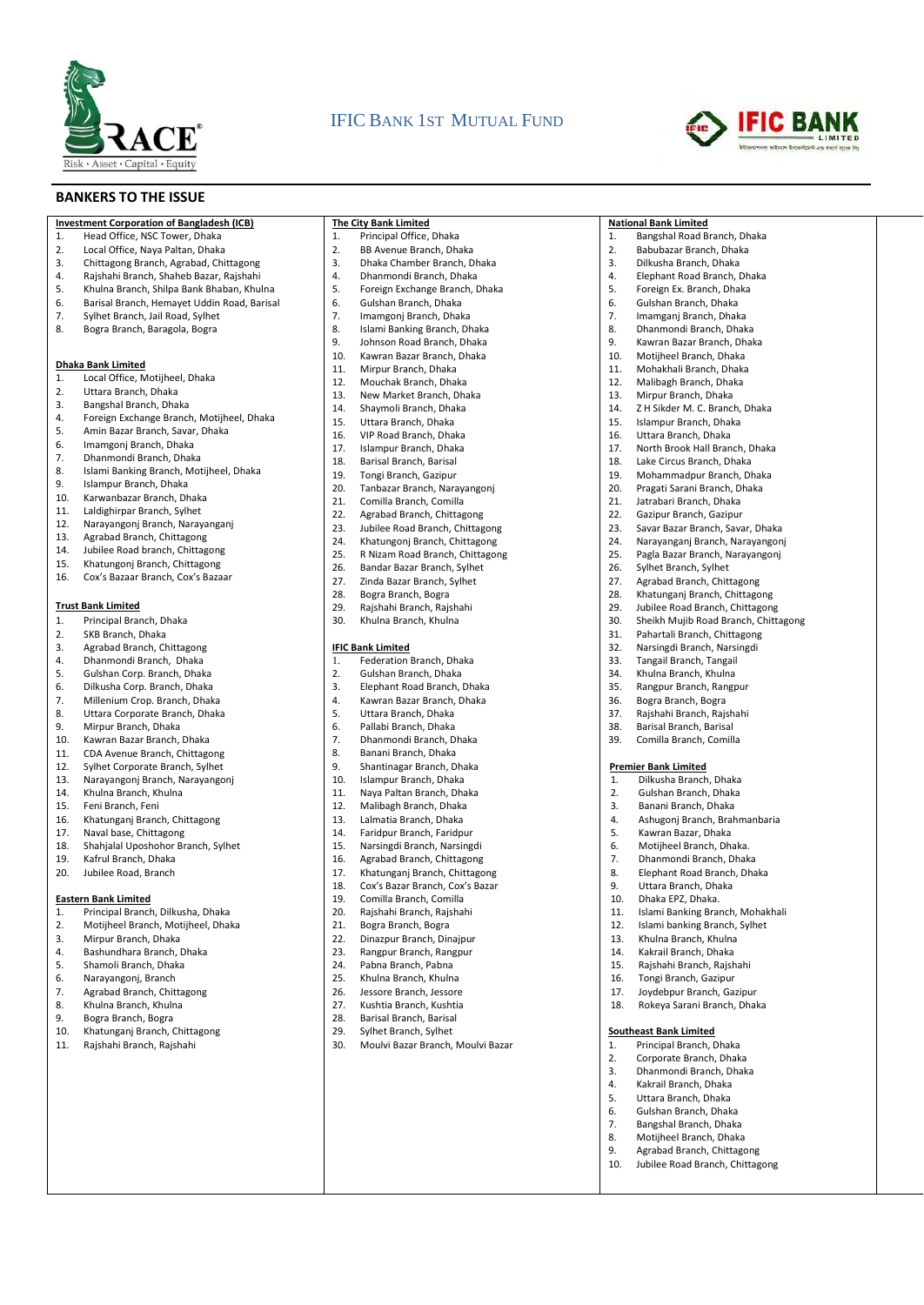

### IFIC BANK 1ST MUTUAL FUND



| INTERESTED PERSONS ARE ENTITLED TO A PROSPECTUS. IF THEY SO DESIRE. AND THAT COPIES OF PROSPECTUS MAY BE OBTAINED FROM THE ASSET MANAGEMENT COMPANY |
|-----------------------------------------------------------------------------------------------------------------------------------------------------|
|-----------------------------------------------------------------------------------------------------------------------------------------------------|

**Application Form**

**IFIC BANK 1 ST MUTUAL FUND**

APPLICATION FOR UNITS BY NON RESIDENT BANGLADESHI(S)

*To be sent directly to the Asset Management Company's Head Office*

**Warning: Please read the instructions on the back of the form. Incorrectly filled applications may be rejected**

RACE Management PCL Corporate Office Akram Tower, Suite 3, 199 Shaheed Syed Nazrul Islam Sarani (Old : 15/5 Bijoy Nagar), Dhaka-1000

4. Depository (BO) Account No:

(Please fill in CAPITAL letters)

Dear Sir,

I/We apply for and request you to allot me/us the ................. number of Units and I/we agree to accept the same or any smaller number that may be allotted to me/us upon terms of the Fund's approved Prospectus and subject to the Fund's Deed of Trust. Further, I/we authorize you to place my/our name(s) on the Register of Member(s) of the Fund and deposit the said units to my/our Depository (BO) Account and/or a crossed (A/C Payee Only) cheque in respect of any Application money refundable by post/courier at my/our risk to the first applicant's address stated below:

| 1. Number of Units                                   | of Tk 10/- each at par.      |
|------------------------------------------------------|------------------------------|
| $2 - \lambda$ accurate of $\tau$ be finding $\Gamma$ | $T = 1.2$ $(1.2 \times 1.2)$ |

2. Amount of Tk (in figure) **\_\_\_\_\_\_\_\_\_\_\_\_\_** Taka (in words) **\_\_\_\_\_\_\_\_\_\_\_\_\_\_\_\_\_\_\_\_\_\_\_\_\_\_\_\_\_\_\_\_\_\_\_\_** only convertible into US Dollar 1.00 = Tk. …………………………… and UK Pound Sterling 1.00 = Tk. ……………………………… and Euro 1.00 = Tk. …….................................

3. Payment by Cheque/Draft/Pay Order No. ……………………………………………date …………………………… for US Dollar/ UK Pound Sterling/Euro/ Tk. ……………………… drawn on ...................................................... Bank ...................................................... Branch

(If you do not mention your valid BO Account number, your application will be treated as invalid)

5. I/we fully agree to fully abide by the instructions given therein.

| 6. Particulars of Applicant(s):                |                                                                                            |                                                                                                                                                                     |
|------------------------------------------------|--------------------------------------------------------------------------------------------|---------------------------------------------------------------------------------------------------------------------------------------------------------------------|
| Sole/First Applicant: Mr. /Mrs/Ms.             |                                                                                            |                                                                                                                                                                     |
| Father's/Husband's Name:                       |                                                                                            |                                                                                                                                                                     |
| Mother's Name:                                 |                                                                                            |                                                                                                                                                                     |
| Postal Address:                                |                                                                                            |                                                                                                                                                                     |
| Nationality:                                   | Passport No.:                                                                              | Passport Validity:                                                                                                                                                  |
| Occupation:                                    | Date of Birth:                                                                             | Telephone (if any):                                                                                                                                                 |
| For refund warrant: Applicant's Bank A/C. No.: | name of any non-scheduled bank) Please write the correct and full name of bank and branch: | For refund warrant (Application will not be treated as valid if anyone uses a non-scheduled bank. To avoid this complication investors are requested not to use the |
| Name of the Bank:                              |                                                                                            | Branch:                                                                                                                                                             |
|                                                |                                                                                            |                                                                                                                                                                     |
| Second Applicant: Mr. /Mrs/Ms.                 |                                                                                            |                                                                                                                                                                     |
| Father's/Husband's Name:                       |                                                                                            |                                                                                                                                                                     |
| Mother's Name:                                 |                                                                                            |                                                                                                                                                                     |
| Doctal Address                                 |                                                                                            |                                                                                                                                                                     |

| i Ustai Auurcss.        |                    |
|-------------------------|--------------------|
| Occupation:             | Nationality:       |
| Passport No:            | Passport Validity: |
| Date of Birth:          |                    |
| <b>Nominee</b>          |                    |
| Name:                   |                    |
| <b>Mailing Address:</b> |                    |

Telephone (if any):

7. I/we hereby declare that I/we have read the Prospectus of **IFIC Bank 1 st Mutual Fund**, and have willingly subscribed for ………………………………. number of Units of Tk.10 each on this form. 8. Specimen Signature(s)

|                      | NAME IN BLOCK LETTERS | SIGNATURE |
|----------------------|-----------------------|-----------|
| Sole/First Applicant |                       |           |
| Second Applicant     |                       |           |
| Nominee              |                       |           |